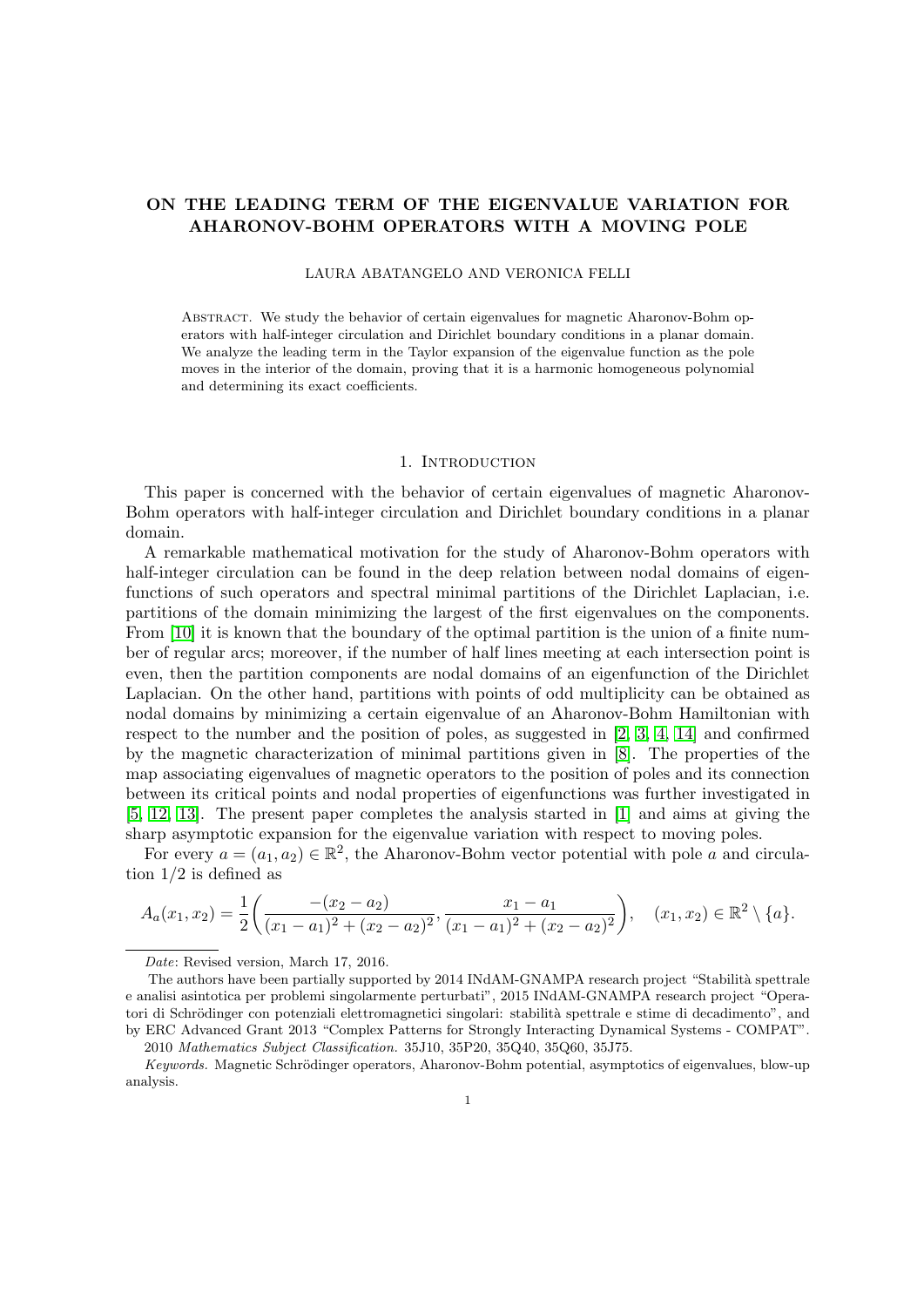Let  $\Omega \subset \mathbb{R}^2$  be a bounded, open and simply connected domain. For every  $a \in \Omega$ , we consider the eigenvalue problem

<span id="page-1-6"></span><span id="page-1-0"></span>
$$
(E_a) \qquad \qquad \begin{cases} (i\nabla + A_a)^2 u = \lambda u, & \text{in } \Omega, \\ u = 0, & \text{on } \partial\Omega, \end{cases}
$$

in the weak sense [\(15\)](#page-4-0).

From classical spectral theory (see e.g. [\[6,](#page-23-10) Chapter 6]), the eigenvalue problem  $(E_a)$  admits a sequence of real diverging eigenvalues (repeated according to their finite multiplicity)  $\lambda_1^a \leq$  $\lambda_2^a \leq \cdots \leq \lambda_j^a \leq \ldots$ . We are concerned with the behavior of the function  $a \mapsto \lambda_j^a$  in a neighborhood of a fixed point  $b \in \Omega$ ; without loss of generality, we can consider  $b = 0 \in \Omega$ .

Let us assume that there exists  $n_0 \geq 1$  such that

$$
\lambda_{n_0}^0 \quad \text{is simple},
$$

and denote

$$
\lambda_0=\lambda_{n_0}^0
$$

and, for any  $a \in \Omega$ ,

<span id="page-1-2"></span>
$$
\lambda_a = \lambda_{n_0}^a.
$$

In [\[12,](#page-23-7) Theorem 1.3] it is proved that, for all  $j \ge 1$  such that  $\lambda_j^0$  is simple, the function  $a \mapsto \lambda_j^a$ is analytic in a neighborhood of 0. In particular, under assumption [\(1\)](#page-1-0),  $a \mapsto \lambda_a$  is continuous and, if  $a \to 0$ , then

$$
\lambda_a \to \lambda_0.
$$

Let  $\varphi_0\in H_0^{1,0}$  $\{0,0\}^{1,0}(\Omega,\mathbb{C})\backslash\{0\}$  (see section [2](#page-4-1) for the definition of the functional space  $H^{1,0}_0$  $\mathcal{O}_0^{1,0}(\Omega,\mathbb{C}))$  be a  $L^2(\Omega,\mathbb{C})$ -normalized eigenfunction of problem  $(E_0)$  associated to the eigenvalue  $\lambda_0 = \lambda_{n_0}^0$ , i.e. satisfying

<span id="page-1-3"></span>(3) 
$$
\begin{cases} (i\nabla + A_0)^2 \varphi_0 = \lambda_0 \varphi_0, & \text{in } \Omega, \\ \varphi_0 = 0, & \text{on } \partial \Omega, \\ \int_{\Omega} |\varphi_0(x)|^2 dx = 1. \end{cases}
$$

From  $[7,$  Theorem 1.3] (see also  $[14,$  Theorem 1.5] and  $[1,$  Proposition 2.1]) it is known that

<span id="page-1-4"></span>(4) 
$$
\varphi_0
$$
 has at 0 a zero of order  $\frac{k}{2}$  for some odd  $k \in \mathbb{N}$ ,

and that there exist  $\beta_1, \beta_2 \in \mathbb{C}$  such that  $(\beta_1, \beta_2) \neq (0, 0)$  and

<span id="page-1-1"></span>(5) 
$$
r^{-k/2}\varphi_0(r(\cos t, \sin t)) \to e^{i\frac{t}{2}}\left(\beta_1 \cos\left(\frac{k}{2}t\right) + \beta_2 \sin\left(\frac{k}{2}t\right)\right) \text{ in } C^{1, \tau}([0, 2\pi], \mathbb{C})
$$

as  $r \to 0^+$  for any  $\tau \in (0,1)$ . We recall that, by [\[9\]](#page-23-12) (see also [\[5,](#page-23-6) Lemma 2.3]), the function  $e^{-i\frac{t}{2}}\varphi_0(r(\cos t, \sin t))$  is a (complex) multiple of a real-valued function; therefore [\(5\)](#page-1-1) implies that the function  $\gamma(t) = \beta_1 \cos\left(\frac{k}{2}\right)$  $(\frac{k}{2}t) + \beta_2 \sin(\frac{k}{2})$  $\frac{k}{2}t$  is real-valued up to a complex multiplicative constant and then either  $\beta_1 = \gamma(0) = 0$  or  $\frac{\beta_2}{\beta_1} = \pm \frac{\gamma(\pi)}{\gamma(0)}$  is real. Then  $\varphi_0$  has exactly k nodal lines meeting at  $0$  and dividing the whole angle into  $k$  equal parts; these nodal lines are tangent to the k half-lines  $\left\{ \left( t, \tan(\alpha_0 + j\frac{2\pi}{k}) \right)$  $(\frac{2\pi}{k})t$  :  $t > 0$ ,  $j = 0, 1, ..., k - 1$ , where

<span id="page-1-5"></span>(6) 
$$
\alpha_0 = \begin{cases} \frac{2}{k} \arccot \left( -\frac{\beta_2}{\beta_1} \right), & \text{if } \beta_1 \neq 0, \\ 0, & \text{if } \beta_1 = 0. \end{cases}
$$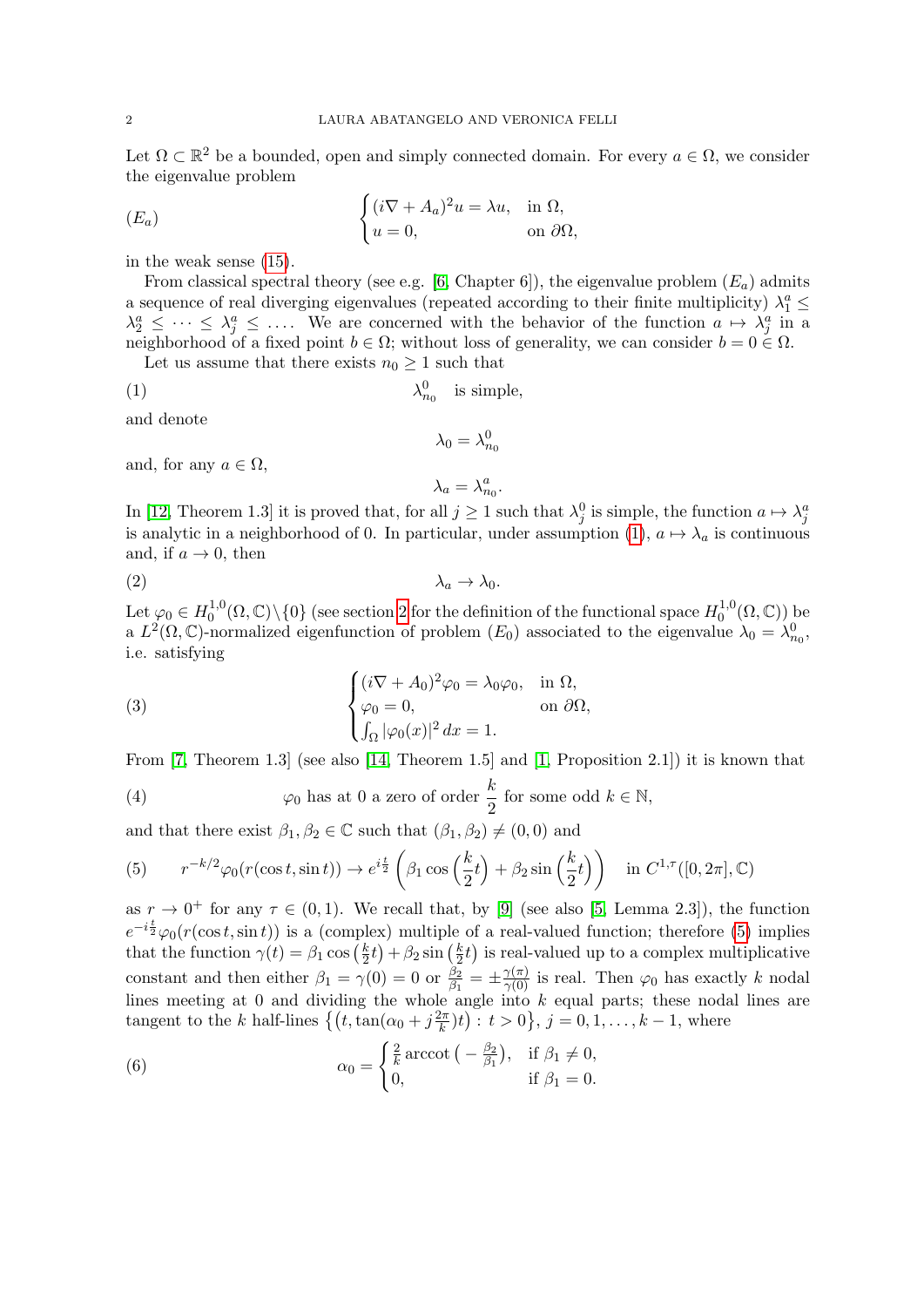At a deeper study, the rate of convergence of  $\lambda_a$  to  $\lambda_0$  is strictly related to the number of nodal lines of  $\varphi_0$  ending at 0. First results in this direction are proved in [\[5\]](#page-23-6), in which the authors provide some estimates for the rate of convergence [\(2\)](#page-1-2). A significant improvement of these studies is obtained in [\[1\]](#page-23-9), where sharp asymptotic behavior of eigenvalues is provided as the pole is approaching an internal zero of an eigenfunction  $\varphi_0$  of the limiting problem [\(3\)](#page-1-3) along the half-line tangent to any nodal line of  $\varphi_0$ ; more precisely, under assumption [\(1\)](#page-1-0) and being  $k$  as in [\(4\)](#page-1-4), in [\[1,](#page-23-9) Theorem 1.2] it is proved that the limit

<span id="page-2-0"></span>(7) 
$$
\lim_{|a| \to 0^+} \frac{\lambda_0 - \lambda_a}{|a|^k}
$$
 is finite and strictly positive as  $a \to 0$  tangentially to a nodal line.

The above positive limit can be expressed in terms of the value  $\mathfrak{m}_k$  defined as follows. Let  $s_0$ be the positive half-axis  $s_0 = [0, +\infty) \times \{0\}$ . For every odd natural number k, the function

<span id="page-2-4"></span>(8) 
$$
\psi_k(r\cos t, r\sin t) = r^{k/2}\sin\left(\frac{k}{2}t\right), \quad r \ge 0, \quad t \in [0, 2\pi],
$$

is the unique (up to a multiplicative constant) function which is harmonic on  $\mathbb{R}^2 \setminus s_0$ , homogeneous of degree  $k/2$  and vanishing on  $s_0$ . Let  $s := \{(x_1, x_2) \in \mathbb{R}^2 : x_2 = 0 \text{ and } x_1 \geq 1\}$ ,  $\mathbb{R}^2_+ = \{(x_1, x_2) \in \mathbb{R}^2 : x_2 > 0\}$ , and denote as  $\mathcal{D}_s^{1,2}(\mathbb{R}^2_+)$  the completion of  $C_c^{\infty}(\overline{\mathbb{R}^2_+} \setminus s)$  under the norm  $(\int_{\mathbb{R}^2_+} |\nabla u|^2 dx)^{1/2}$ . By standard minimization methods, the functional

<span id="page-2-5"></span>
$$
J_k: \mathcal{D}_s^{1,2}(\mathbb{R}^2_+) \to \mathbb{R}, \quad J_k(u) = \frac{1}{2} \int_{\mathbb{R}^2_+} |\nabla u(x)|^2 \, dx - \int_{\partial \mathbb{R}^2_+ \backslash s} u(x_1,0) \frac{\partial \psi_k}{\partial x_2}(x_1,0) \, dx_1,
$$

achieves its minimum over the whole space  $\mathcal{D}_s^{1,2}(\mathbb{R}^2_+)$  at some function  $w_k \in \mathcal{D}_s^{1,2}(\mathbb{R}^2_+)$ , i.e. there exists  $w_k \in \mathcal{D}_s^{1,2}(\mathbb{R}_+^2)$  such that

(9) 
$$
\mathfrak{m}_k = \min_{u \in \mathcal{D}_s^{1,2}(\mathbb{R}_+^2)} J_k(u) = J_k(w_k).
$$

We notice that

<span id="page-2-6"></span>(10) 
$$
\mathfrak{m}_k = J_k(w_k) = -\frac{1}{2} \int_{\mathbb{R}_+^2} |\nabla w_k(x)|^2 dx = -\frac{1}{2} \int_0^1 \frac{\partial_+ \psi_k}{\partial x_2}(x_1,0) w_k(x_1,0) dx_1 < 0,
$$

where, for all  $x_1 > 0$ ,  $\frac{\partial + \psi_k}{\partial x_2}(x_1, 0) = \lim_{t \to 0^+} \frac{\psi_k(x_1, t) - \psi_k(x_1, 0)}{t} = \frac{k}{2}$  $\frac{k}{2}x_1^{\frac{k}{2}-1}$ . In [\[1\]](#page-23-9) it is proved that the limit in [\(7\)](#page-2-0) is equal to

<span id="page-2-2"></span>(11) 
$$
C_0 = -4(|\beta_1|^2 + |\beta_2|^2) \mathfrak{m}_k
$$

with  $(\beta_1, \beta_2) \neq (0, 0)$  being as in [\(5\)](#page-1-1).

From [\[1,](#page-23-9) Theorem 1.2] we can easily deduce that, under assumption [\(1\)](#page-1-0) and being  $k$  as in [\(4\)](#page-1-4), the Taylor polynomials of the function  $a \mapsto \lambda_0 - \lambda_a$  with center 0 and degree strictly smaller than  $k$  vanish.

<span id="page-2-1"></span>**Lemma 1.1.** Let  $\Omega \subset \mathbb{R}^2$  be a bounded, open and simply connected domain such that  $0 \in \Omega$ and let  $n_0 \geq 1$  be such that the  $n_0$ -th eigenvalue  $\lambda_0 = \lambda_{n_0}^0$  of  $(i\nabla + A_0)^2$  on  $\Omega$  is simple with associated eigenfunctions having in 0 a zero of order  $k/2$  with  $k \in \mathbb{N}$  odd. For  $a \in \Omega$  let  $\lambda_a = \lambda_{n_0}^a$  be the  $n_0$ -th eigenvalue of  $(i\nabla + A_a)^2$  on  $\Omega$ . Then

<span id="page-2-3"></span>(12) 
$$
\lambda_0 - \lambda_a = P(a) + o(|a|^k), \quad \text{as } |a| \to 0^+,
$$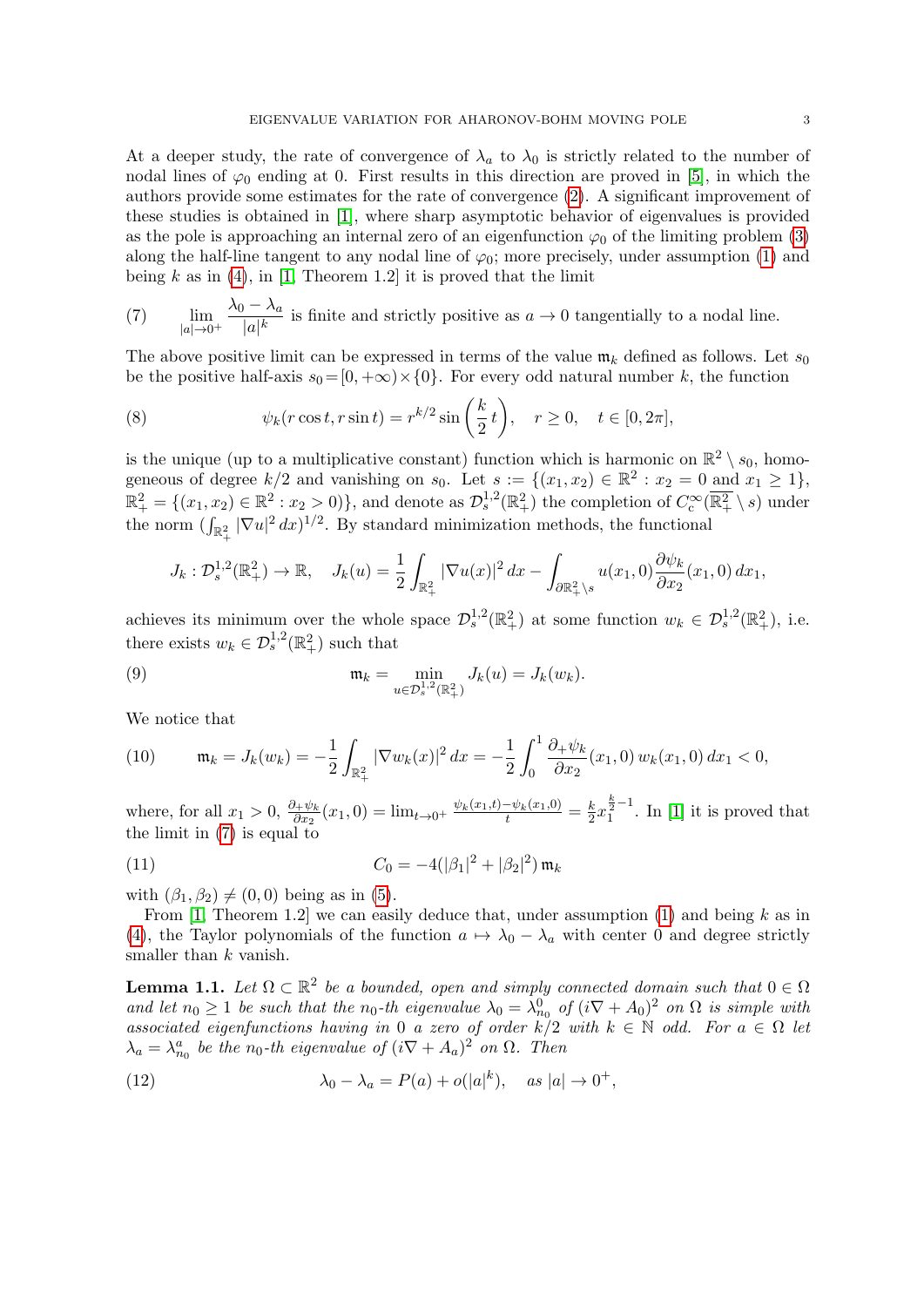

<span id="page-3-2"></span><span id="page-3-0"></span>FIGURE 1.  $a = |a|(\cos \alpha, \sin \alpha)$  approaches 0 along the direction determined by the angle  $\alpha$ .

for some homogeneous polynomial  $P \not\equiv 0$  of degree k

(13) 
$$
P(a) = P(a_1, a_2) = \sum_{j=0}^{k} c_j a_1^{k-j} a_2^j.
$$

The main result of the present paper is the determination of the exact value of all coefficients of the polynomial P (and hence the sharp asymptotic behavior of  $\lambda_a - \lambda_0$  as  $a \to 0$  along any direction, see Figure [1\)](#page-3-0).

<span id="page-3-1"></span>**Theorem 1.2.** Under the same assumptions of Lemma [1.1,](#page-2-1) let  $\alpha \in [0, 2\pi)$ . Then

$$
\frac{\lambda_0 - \lambda_a}{|a|^k} \to C_0 \cos (k(\alpha - \alpha_0)) \quad as \ a \to 0 \ with \ a = |a|(\cos \alpha, \sin \alpha),
$$

where  $\alpha_0$  is defined in [\(6\)](#page-1-5) and  $C_0$  in [\(11\)](#page-2-2).

Remark 1.3. By Theorem [1.2](#page-3-1) it follows that the polynomial [\(13\)](#page-3-2) of Lemma [1.1](#page-2-1) is given by

 $P(|a|(\cos\alpha,\sin\alpha)) = C_0|a|^k\cos(k(\alpha-\alpha_0)).$ 

Hence

<span id="page-3-3"></span>
$$
P(a_1, a_2) = C_0 \, \Re\, e^{-ik\alpha_0} (a_1 + i a_2)^k),
$$

thus yielding  $\Delta P = 0$ , i.e. the polynomial P in [\(12\)](#page-2-3)-[\(13\)](#page-3-2) is harmonic.

The proof of Theorem [1.2](#page-3-1) is based on a combination of estimates from above and below of the Rayleigh quotient associated to the eigenvalue problem with a fine blow-up analysis for scaled eigenfunctions

(14) 
$$
\frac{\varphi_a(|a|x)}{|a|^{k/2}},
$$

which gives a sharp characterization of upper and lower bounds for eigenvalues. Differently from the blow-up analysis performed in [\[1\]](#page-23-9) for poles moving tangentially to nodal lines, in the general case of poles moving along any direction we cannot explicitly construct the limit profile of the family of scaled functions [\(14\)](#page-3-3). Such a difficulty is overcome by studying the dependence of the limit profile on the position of the pole and the symmetry/periodicity properties of its Fourier coefficient with respect to a basis of eigenvectors of an associated angular problem: such symmetry and periodicity turn into some symmetry and periodicity invariances of the polynomial  $P$ . A complete classification of homogeneous  $k$ -degree polynomials with such periodicity/symmetry invariances then allows us to determine explicitly the polynomial P.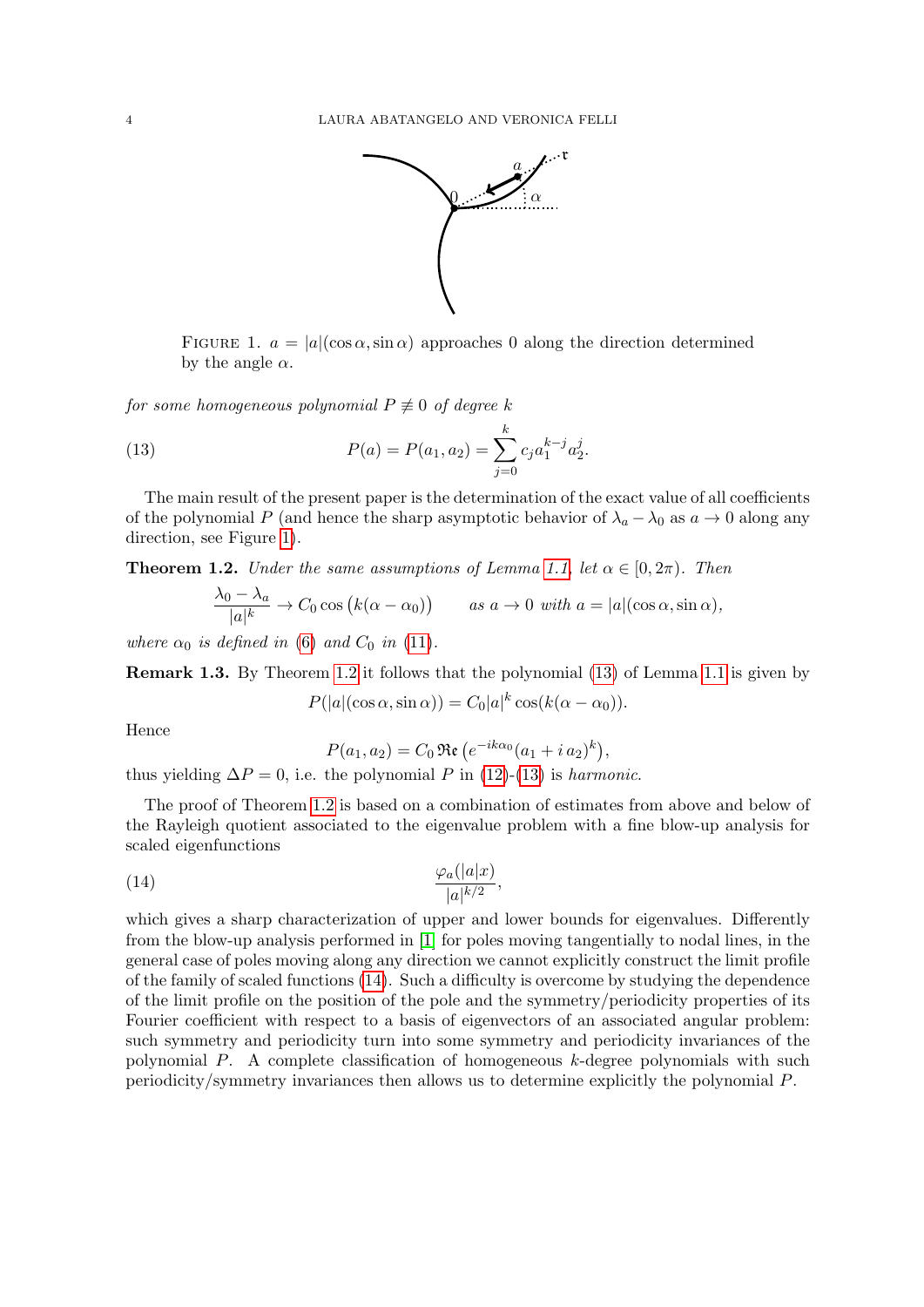The paper is organized as follows. Section [2](#page-4-1) is devoted to recalling some known facts and introducing some notation. In section [3](#page-7-0) we prove sharp asymptotics for  $\lambda_0-\lambda_a$  in dependence on the angle  $\alpha$ . In section [4](#page-16-0) we describe some symmetry properties of the sharp asymptotics, which allow us to prove Theorem [1.2](#page-3-1) in section [5.](#page-20-0)

## 2. Preliminaries

<span id="page-4-1"></span>In this section we present some preliminaries as needed in the forthcoming argument. For every  $a \in \Omega$ , we introduce the functional space  $H^{1,a}(\Omega,\mathbb{C})$  as the completion of

$$
{u \in H^1(\Omega, \mathbb{C}) \cap C^{\infty}(\Omega, \mathbb{C}) : u \text{ vanishes in a neighborhood of } a}
$$

with respect to the norm

$$
||u||_{H^{1,a}(\Omega,\mathbb{C})} = \left(||\nabla u||^2_{L^2(\Omega,\mathbb{C}^2)} + ||u||^2_{L^2(\Omega,\mathbb{C})} + ||\frac{u}{|x-a|}||^2_{L^2(\Omega,\mathbb{C})}\right)^{\!\!1/2},
$$

which, in view of the Hardy type inequality proved in [\[11\]](#page-23-13) (see also [\[7,](#page-23-11) Lemma 3.1 and Remark 3.2]), is equivalent to the norm

$$
\left( \|(i\nabla + A_a)u\|_{L^2(\Omega,\mathbb{C}^2)}^2 + \|u\|_{L^2(\Omega,\mathbb{C})}^2 \right)^{1/2}.
$$

We denote as  $H_0^{1,a}$  $C_0^{1,a}(\Omega,\mathbb{C})$  the space obtained as the completion of  $C_c^{\infty}(\Omega \setminus \{a\}, \mathbb{C})$  with respect to the norm  $\|\cdot\|_{H^{1,a}(\Omega,\mathbb{C})}$ .

For every  $a \in \Omega$ , we say that  $\lambda \in \mathbb{R}$  is an eigenvalue of problem  $(E_a)$  $(E_a)$  $(E_a)$  in a weak sense if there exists  $u \in H_0^{1,a}$  $\mathcal{O}_0^{1,a}(\Omega,\mathbb{C})\setminus\{0\}$  (called an eigenfunction) such that

<span id="page-4-0"></span>(15) 
$$
\int_{\Omega} (i\nabla u + A_a u) \cdot \overline{(i\nabla v + A_a v)} dx = \lambda \int_{\Omega} u \overline{v} dx \text{ for all } v \in H_0^{1,a}(\Omega, \mathbb{C}).
$$

2.1. Change of coordinates. Up to a change of coordinates (a rotation), it is not restrictive to assume in [\(5\)](#page-1-1) that

$$
\beta_1 = 0,
$$

see [\[1,](#page-23-9) Remark 2.2]. Under condition [\(16\)](#page-4-2), we have that  $\alpha_0 = 0$  and one nodal line of  $\varphi_0$  is tangent the  $x_1$ -axis.

2.2. Polar eigenfunctions. The limit function in [\(5\)](#page-1-1) is an eigenfunction of the operator

<span id="page-4-3"></span><span id="page-4-2"></span>
$$
\mathfrak{L}\psi = -\psi'' + i\psi' + \frac{1}{4}\psi
$$

acting on  $2\pi$ -periodic functions. The eigenvalues of  $\mathfrak{L}$  are  $\{\frac{j^2}{4}\}$  $j^2 \over 4 : j \in \mathbb{N}, j \text{ is odd}$ ; moreover each eigenvalue  $\frac{j^2}{4}$  $\frac{h^2}{4}$  has multiplicity 2 and the functions

(17) 
$$
\psi_1^j(t) = \frac{e^{i\frac{t}{2}}}{\sqrt{\pi}} \cos\left(\frac{j}{2}t\right), \quad \psi_2^j(t) = \frac{e^{i\frac{t}{2}}}{\sqrt{\pi}} \sin\left(\frac{j}{2}t\right)
$$

form an  $L^2((0, 2\pi), \mathbb{C})$ -orthonormal basis of the eigenspace associated to the eigenvalue  $\frac{j^2}{4}$  $\frac{j^2}{4}$ .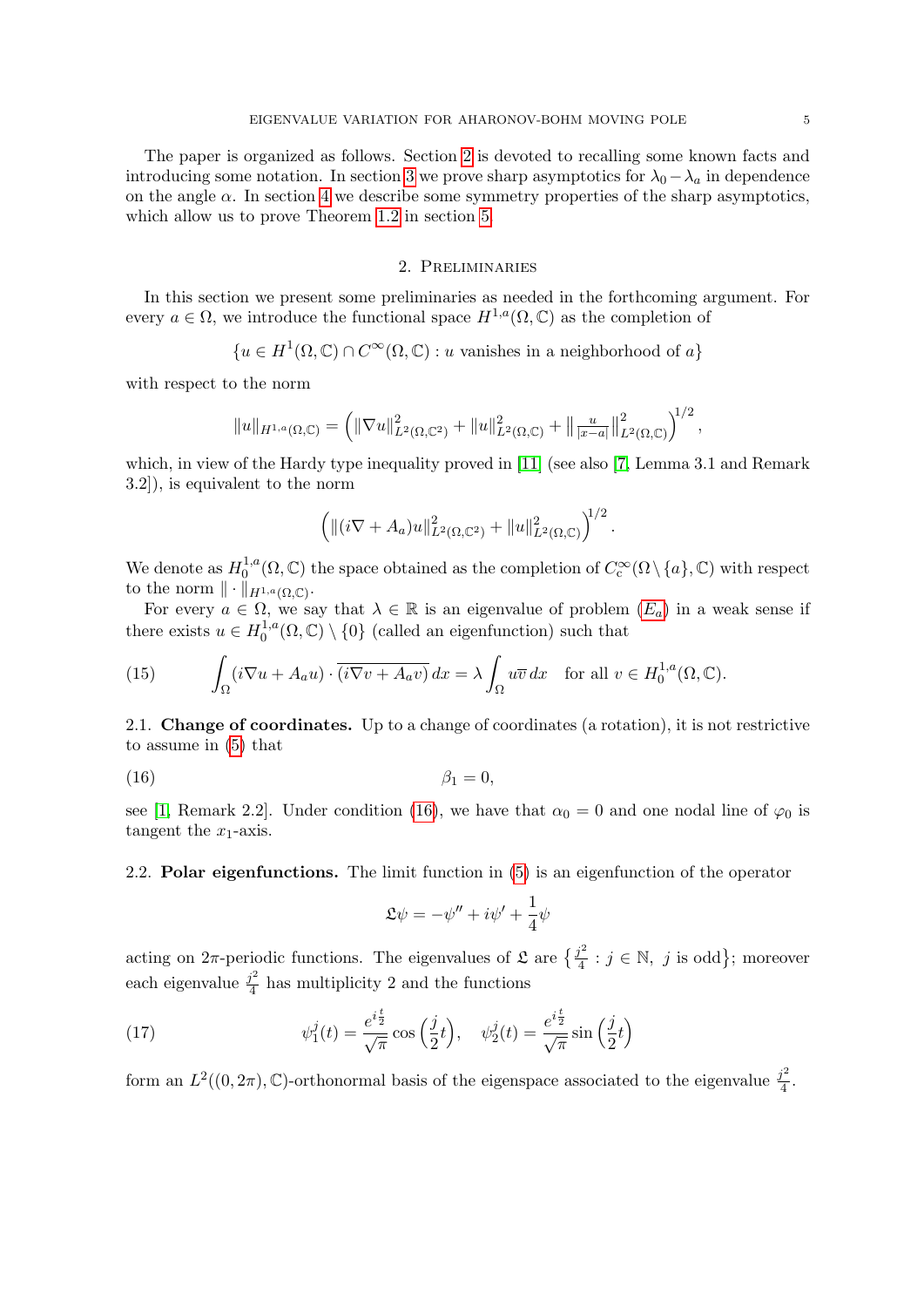2.3. Angles and approximating eigenfunctions. As in [\[5\]](#page-23-6), for every  $\alpha \in [0, 2\pi)$  and  $b = (b_1, b_2) = |b|(\cos \alpha, \sin \alpha) \in \mathbb{R}^2 \setminus \{0\},\$ we define

<span id="page-5-2"></span>(18) 
$$
\theta_b : \mathbb{R}^2 \setminus \{b\} \to [\alpha, \alpha + 2\pi) \text{ and } \theta_0^b : \mathbb{R}^2 \setminus \{0\} \to [\alpha, \alpha + 2\pi)
$$

such that

 $\theta_b(b + r(\cos t, \sin t)) = t$  and  $\theta_0^b(r(\cos t, \sin t)) = t$ , for all  $r > 0$  and  $t \in [\alpha, \alpha + 2\pi)$ . E.g. if  $b_1 > 0$  and  $b_2 > 0$  the functions  $\theta_b$  and  $\theta_0^b$  are given by

(19)  
\n
$$
\theta_b(x_1, x_2) = \begin{cases}\n\frac{\pi}{2}, & \text{if } x_1 > b_1, x_2 \ge \frac{b_2}{b_1} x_1, \\
\frac{\pi}{2}, & \text{if } x_1 = b_1, x_2 > b_2, \\
\pi + \arctan \frac{x_2 - b_2}{x_1 - b_1}, & \text{if } x_1 < b_1, \\
\frac{3}{2}\pi, & \text{if } x_1 = b_1, x_2 < b_2, \\
2\pi + \arctan \frac{x_2 - b_2}{x_1 - b_1}, & \text{if } x_1 > b_1, x_2 < \frac{b_2}{b_1} x_1, \\
\frac{\pi}{2}, & \text{if } x_1 > 0, x_2 \ge \frac{b_2}{b_1} x_1, \\
\frac{\pi}{2}, & \text{if } x_1 = 0, x_2 > 0, \\
\pi + \arctan \frac{x_2}{x_1}, & \text{if } x_1 < 0, \\
\frac{3}{2}\pi, & \text{if } x_1 < 0, \\
2\pi + \arctan \frac{x_2}{x_1}, & \text{if } x_1 = 0, x_2 < 0, \\
2\pi + \arctan \frac{x_2}{x_1}, & \text{if } x_1 > 0, x_2 < \frac{b_2}{b_1} x_1.\n\end{cases}
$$

We notice that  $\theta_b$  and  $\theta_0^b$  are regular except on the half-lines

(20) 
$$
s_b := \{tb : t \ge 1\}, \quad s_0^b := \{tb : t \ge 0\},
$$

respectively, whereas the difference  $\theta_0^b - \theta_b$  is regular except for the segment  $\{tb : t \in [0,1]\}$ from 0 to b.

We also define

<span id="page-5-1"></span>
$$
\theta_0:\mathbb{R}^2\setminus\{0\}\to[0,2\pi)
$$

as

(21) 
$$
\theta_0(x_1, x_2) = \begin{cases} \arctan \frac{x_2}{x_1}, & \text{if } x_1 > 0, x_2 \ge 0, \\ \frac{\pi}{2}, & \text{if } x_1 = 0, x_2 > 0, \\ \pi + \arctan \frac{x_2}{x_1}, & \text{if } x_1 < 0, \\ \frac{3}{2}\pi, & \text{if } x_1 = 0, x_2 < 0, \\ 2\pi + \arctan \frac{x_2}{x_1}, & \text{if } x_1 > 0, x_2 < 0, \end{cases}
$$

so that  $\theta_0(\cos t, \sin t) = \theta_0^0(\cos t, \sin t) = t$  for all  $t \in [0, 2\pi)$  and  $\theta_0$  is regular except for the half-axis  $\{(x_1, 0) : x_1 \geq 0\}$ . We notice that

<span id="page-5-3"></span>(22) 
$$
(\theta_0^b - \theta_0)(r \cos t, r \sin t) = \begin{cases} 0, & \text{if } t \in [\alpha, 2\pi), \\ 2\pi, & \text{if } t \in [0, \alpha). \end{cases}
$$

Let us now consider a suitable family of eigenfunctions relative to the approximating eigenvalue  $\lambda_a$ . For all  $a \in \Omega$ , let  $\varphi_a \in H_0^{1,a}$  $\mathcal{O}_0^{1,a}(\Omega,\mathbb{C})\setminus\{0\}$  be an eigenfunction of problem  $(E_a)$  $(E_a)$  $(E_a)$ associated to the eigenvalue  $\lambda_a$ , i.e. solving

<span id="page-5-0"></span>(23) 
$$
\begin{cases} (i\nabla + A_a)^2 \varphi_a = \lambda_a \varphi_a, & \text{in } \Omega, \\ \varphi_a = 0, & \text{on } \partial \Omega, \end{cases}
$$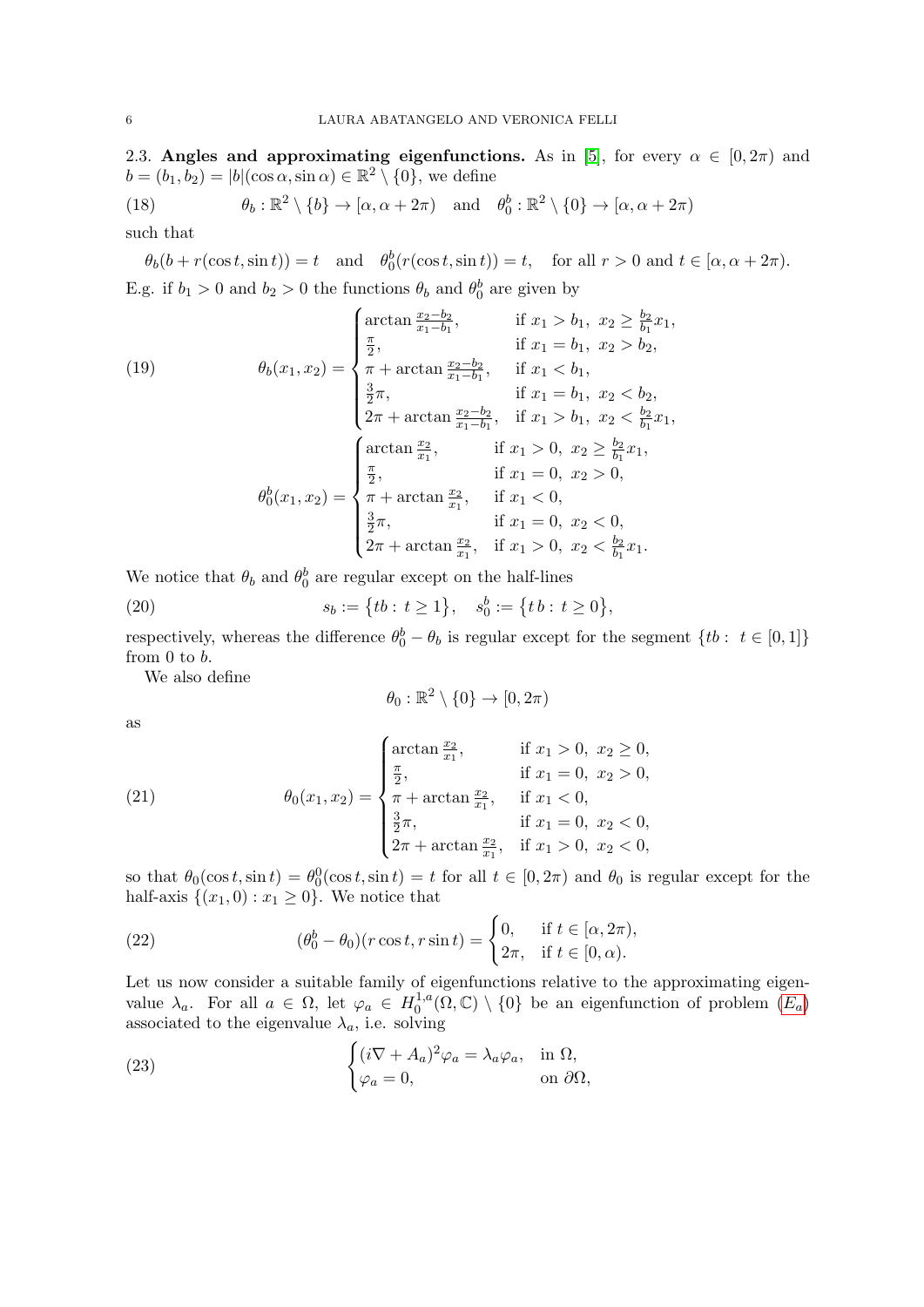such that

<span id="page-6-0"></span>(24) 
$$
\int_{\Omega} |\varphi_a(x)|^2 dx = 1 \text{ and } \int_{\Omega} e^{\frac{i}{2}(\theta_0^a - \theta_a)(x)} \varphi_a(x) \overline{\varphi_0(x)} dx \text{ is a positive real number,}
$$

where  $\varphi_0$  is as in [\(3\)](#page-1-3). From [\(1\)](#page-1-0), (3), [\(23\)](#page-5-0), [\(24\)](#page-6-0), and standard elliptic estimates, it follows that  $\varphi_a \to \varphi_0$  in  $H^1(\Omega, \mathbb{C})$  and in  $C^2_{\text{loc}}(\Omega \setminus \{0\}, \mathbb{C})$  and

(25) 
$$
(i\nabla + A_a)\varphi_a \to (i\nabla + A_0)\varphi_0 \text{ in } L^2(\Omega, \mathbb{C}).
$$

2.4. Limit profile in dependence on  $\alpha$ . A key role in the proof of our main result is played by a suitable magnetic-harmonic function in  $\mathbb{R}^2$ , which will turn out to be the limit of blowed-up sequences of eigenfunctions with poles approaching 0 along the half-line starting from 0 with slope tan  $\alpha$ .

For every  $p \in \mathbb{R}^2$ , we denote by  $\mathcal{D}_p^{1,2}(\mathbb{R}^2,\mathbb{C})$  the completion of  $C_c^{\infty}(\mathbb{R}^N \setminus \{0\},\mathbb{C})$  with respect to the magnetic Dirichlet norm

<span id="page-6-4"></span>
$$
||u||_{\mathcal{D}_{p}^{1,2}(\mathbb{R}^{2},\mathbb{C})} := \bigg(\int_{\mathbb{R}^{2}} |(i\nabla + A_{p})u(x)|^{2} dx\bigg)^{1/2}.
$$

We recall from [\[11\]](#page-23-13) that functions in  $\mathcal{D}_p^{1,2}(\mathbb{R}^2,\mathbb{C})$  satisfy the Hardy type inequality

$$
\int_{\mathbb{R}^2} |(i\nabla + A_p)u|^2 dx \ge \frac{1}{4} \int_{\mathbb{R}^2} \frac{|u(x)|^2}{|x - p|^2} dx;
$$

furthermore (see also [\[7,](#page-23-11) Lemma 3.1 and Remark 3.2]) the inequality

$$
\int_{D_r(p)} |(i\nabla + A_p)u|^2 dx \ge \frac{1}{4} \int_{D_r(p)} \frac{|u(x)|^2}{|x - p|^2} dx,
$$

holds for all  $r > 0$  and  $u \in H^{1,p}(D_r(p), \mathbb{C})$ , where  $D_r(p)$  denotes the disk of center p and radius r.

If  $a = |a|(\cos \alpha, \sin \alpha) \to 0$  with  $\alpha \in [0, 2\pi)$ , i.e. if  $a \to 0$  along the line of slope  $\alpha$ , all the functions of the blowed-up family [\(14\)](#page-3-3) are singular at the same point  $p = (\cos \alpha, \sin \alpha)$ . We will prove in section [3](#page-7-0) that the family [\(14\)](#page-3-3) converges to the limit profile  $\Psi_p$  described in the following proposition.

<span id="page-6-3"></span>**Proposition 2.1.** Let  $\alpha \in [0, 2\pi)$  and  $p = (\cos \alpha, \sin \alpha)$ . There exists a unique function  $\Psi_p \in H^{1,p}_{loc}(\mathbb{R}^2, \mathbb{C})$  such that

<span id="page-6-1"></span>(26) 
$$
(i\nabla + A_p)^2 \Psi_p = 0 \quad in \mathbb{R}^2 in a weak H^{1,p} - sense,
$$

and

<span id="page-6-2"></span>(27) 
$$
\int_{\mathbb{R}^2 \setminus D_r} \left| (i\nabla + A_p)(\Psi_p - e^{\frac{i}{2}(\theta_p - \theta_0^p)} e^{\frac{i}{2}\theta_0} \psi_k) \right|^2 dx < +\infty, \text{ for any } r > 1,
$$

where  $D_r = D_r(0)$ .

*Proof.* Let  $\eta$  be a smooth cut-off function such that  $\eta \equiv 0$  in  $D_1$  and  $\eta \equiv 1$  in  $\mathbb{R}^2 \setminus D_R$  for some  $R > 1$ . We observe that

$$
\mathcal{F} = (\Delta \eta) e^{\frac{i}{2}(\theta_p - \theta_0^p)} e^{\frac{i}{2}\theta_0} \psi_k - 2i\nabla \eta \cdot (i\nabla + A_p) \left( e^{\frac{i}{2}(\theta_p - \theta_0^p)} e^{\frac{i}{2}\theta_0} \psi_k \right)
$$
  
= 
$$
-(i\nabla + A_p)^2 \left( \eta e^{\frac{i}{2}(\theta_p - \theta_0^p)} e^{\frac{i}{2}\theta_0} \psi_k \right) \in \left( \mathcal{D}_p^{1,2}(\mathbb{R}^2, \mathbb{C}) \right)^{\star}.
$$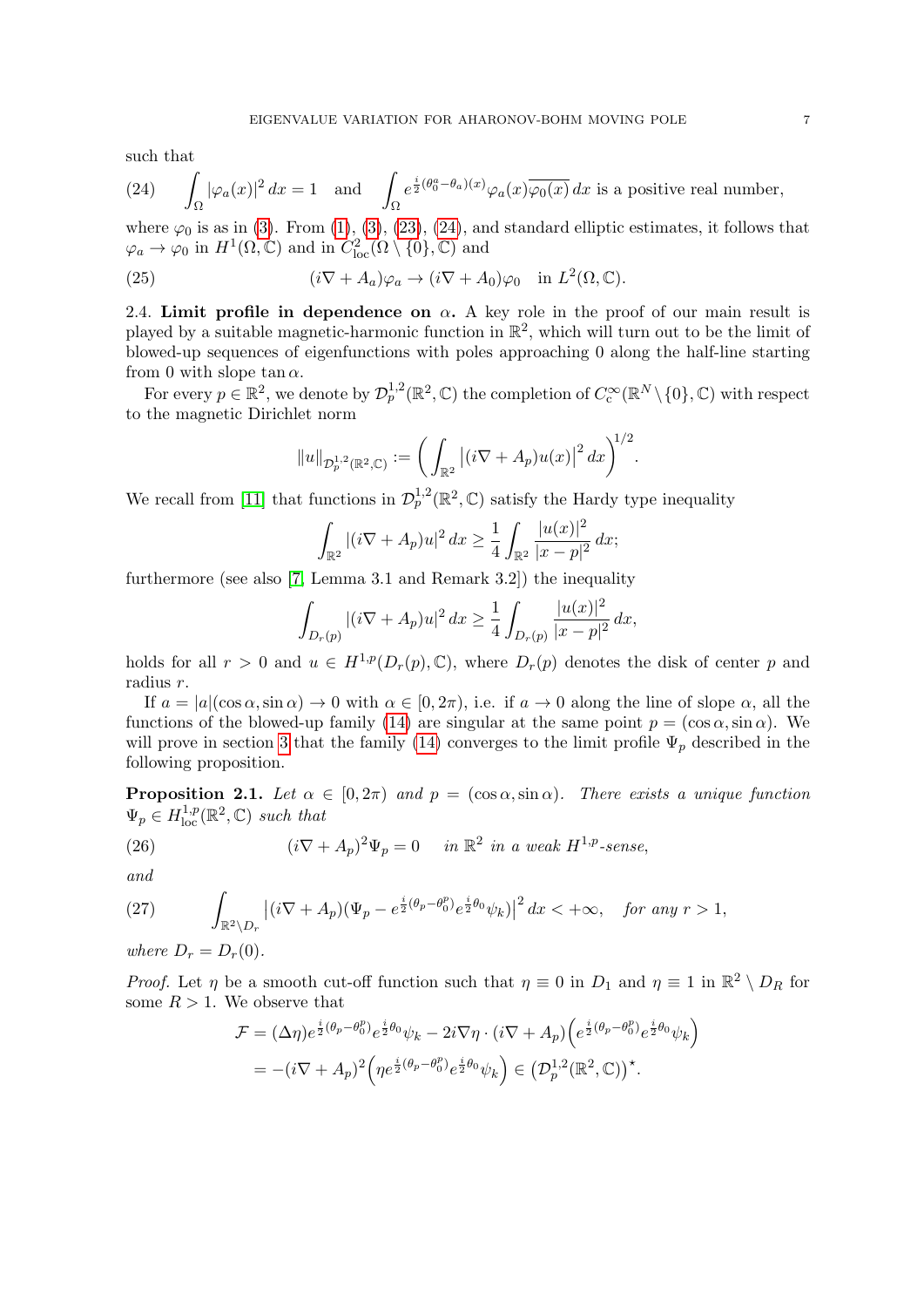Hence, via Lax-Milgram's Theorem there exists a unique solution  $g \in \mathcal{D}_p^{1,2}(\mathbb{R}^2,\mathbb{C})$  to the problem

$$
(i\nabla + A_p)^2 g = \mathcal{F}, \quad \text{in } \left(\mathcal{D}_p^{1,2}(\mathbb{R}^2,\mathbb{C})\right)^\star.
$$

The function  $\Psi_p = g + \eta e^{\frac{i}{2}(\theta_p - \theta_0^p)} e^{\frac{i}{2}\theta_0} \psi_k$  satisfies [\(26\)](#page-6-1) and [\(27\)](#page-6-2).

To prove uniqueness, it is enough to observe that, if two functions  $\Psi_p^1, \Psi_p^2 \in H^{1,p}_{loc}(\mathbb{R}^2, \mathbb{C})$ satisfy [\(26\)](#page-6-1) and [\(27\)](#page-6-2), then their difference  $\Psi_p^1 - \Psi_p^2$  belongs to the space  $\mathcal{D}_p^{1,2}(\mathbb{R}^2,\mathbb{C})$  (see [\[1,](#page-23-9) Proposition 4.3]); since  $(i\nabla + A_p)^2(\Psi_p^1 - \Psi_p^2) = 0$  in  $(\mathcal{D}_p^{1,2}(\mathbb{R}^2,\mathbb{C}))^*$ , we conclude that necessarily  $\Psi_p^1 - \Psi_p^2$  $p^2_p \equiv 0.$ 

Remark 2.2. We observe that from [\[7,](#page-23-11) Theorem 1.5] it follows easily that

$$
\Psi_p - e^{\frac{i}{2}(\theta_p - \theta_0^p)} e^{\frac{i}{2}\theta_0} \psi_k = O(|x|^{-1/2}), \quad \text{as } |x| \to +\infty.
$$

3. SHARP ASYMPTOTICS FOR  $\lambda_0 - \lambda_a$  in dependence on  $\alpha$ 

<span id="page-7-0"></span>In this section we prove some estimates of the eigenvalue variation  $\lambda_0 - \lambda_a$ , by evaluating the Rayleigh quotient at suitable test functions obtained by manipulation of eigenfunctions. Although this procedure follows the scheme of [\[1\]](#page-23-9), it presents some additional difficulties requiring nontrivial adaptions, mainly due to the fact that the limit profile of Proposition [2.1](#page-6-3) cannot be explicitly constructed as in [\[1\]](#page-23-9). We describe below this procedure, referring to [\[1\]](#page-23-9) for details of arguments already developed there and instead highlighting the differences with [\[1\]](#page-23-9) and the difficulties in the adaption to the general case of poles moving along a generic direction.

For all  $1 \leq j \leq n_0$  and  $a \in \Omega$ , let  $\varphi_j^a \in H_0^{1,a}$  $\mathcal{O}_0^{1,a}(\Omega,\mathbb{C})\setminus\{0\}$  be an eigenfunction of problem  $(E_a)$  $(E_a)$  $(E_a)$  associated to the eigenvalue  $\lambda_j^a$ , i.e. solving

<span id="page-7-2"></span>(28) 
$$
\begin{cases} (i\nabla + A_a)^2 \varphi_j^a = \lambda_j^a \varphi_j^a, & \text{in } \Omega, \\ \varphi_j^a = 0, & \text{on } \partial\Omega, \end{cases}
$$

such that

(29) 
$$
\int_{\Omega} |\varphi_j^a(x)|^2 dx = 1 \text{ and } \int_{\Omega} \varphi_j^a(x) \overline{\varphi_\ell^a(x)} dx = 0 \text{ if } j \neq \ell.
$$

For  $j = n_0$ , we choose

<span id="page-7-3"></span>
$$
\varphi_{n_0}^a = \varphi_a,
$$

with  $\varphi_a$  as in [\(23\)](#page-5-0)–[\(24\)](#page-6-0).

3.1. Estimate from below of  $\lambda_0 - \lambda_a$ . Letting  $p = (\cos \alpha, \sin \alpha)$ , we define the function  $w_R$ as the unique solution to the minimization problem

$$
\int_{D_R} |(i\nabla + A_p)w_R(x)|^2 dx
$$
  
= min  $\left\{ \int_{D_R} |(i\nabla + A_p)u(x)|^2 dx : u \in H^{1,p}(D_R, \mathbb{C}), u = e^{\frac{i}{2}(\theta_p - \theta_0^p)} e^{\frac{i}{2}\theta_0} \psi_k \text{ on } \partial D_R \right\},$ 

which then solves

<span id="page-7-1"></span>(31) 
$$
\begin{cases} (i\nabla + A_p)^2 w_R = 0, & \text{in } D_R, \\ w_R = e^{\frac{i}{2}(\theta_p - \theta_0^p)} e^{\frac{i}{2}\theta_0} \psi_k, & \text{on } \partial D_R. \end{cases}
$$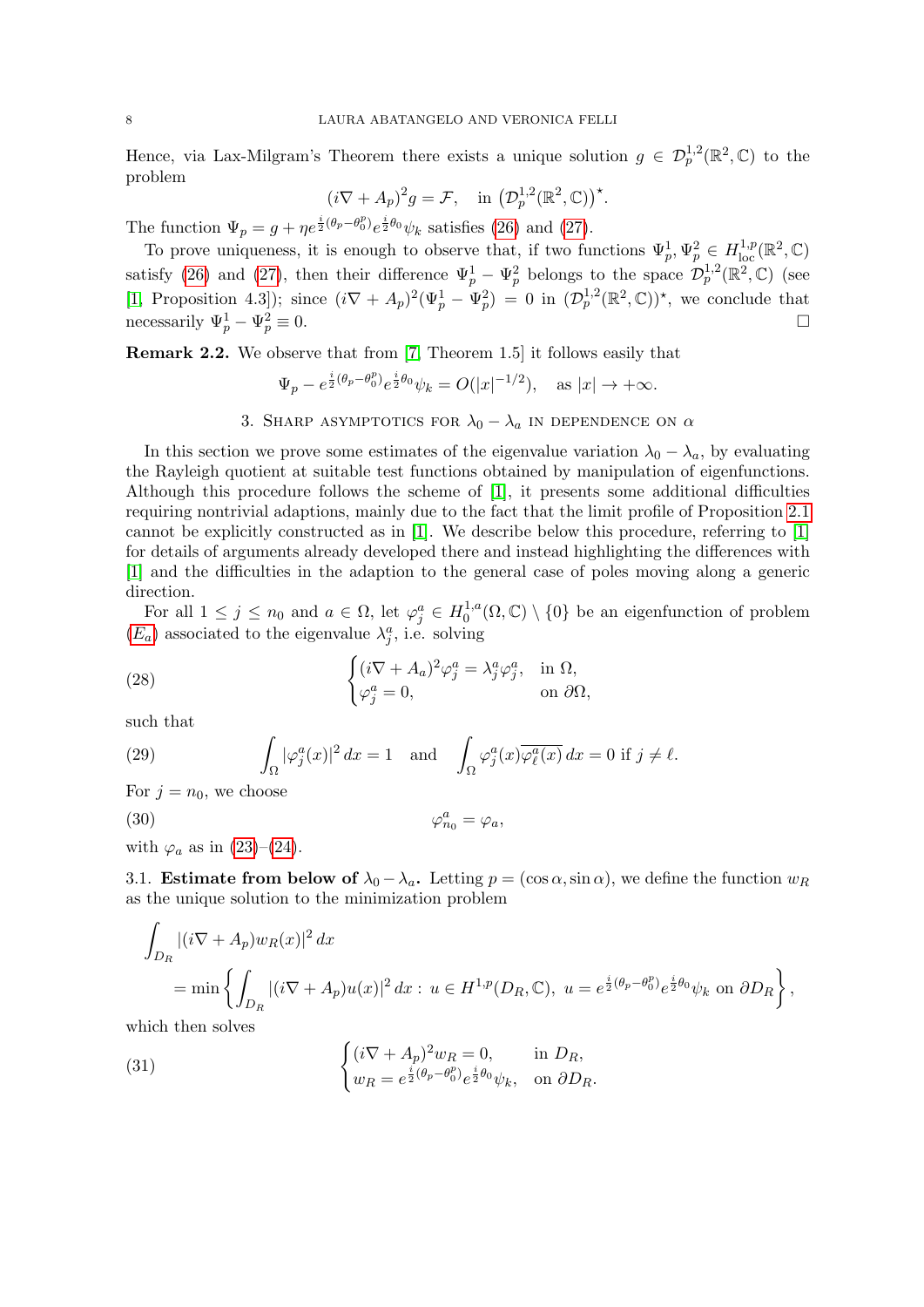Arguing as in [\[1,](#page-23-9) Subsection 6.2], we can prove the following lemma.

<span id="page-8-4"></span>**Lemma 3.1.** For  $\alpha \in [0, 2\pi)$  and  $a = |a|(\cos \alpha, \sin \alpha) \in \Omega$ , let  $\lambda_a \in \mathbb{R}$  and  $\varphi_a \in H_0^{1,a}$  $_{0}^{1,a}(\Omega,\mathbb{C})$ solve [\(23\)](#page-5-0)-[\(24\)](#page-6-0) and  $\lambda_0 \in \mathbb{R}$  and  $\varphi_0 \in H_0^{1,0}$  $_{0}^{1,0}(\Omega,\mathbb{C})$  solve [\(3\)](#page-1-3). If [\(1\)](#page-1-0) and [\(4\)](#page-1-4) hold and [\(16\)](#page-4-2) is satisfied, then, for all  $R > \tilde{R}$  and  $a = |a|(\cos \alpha, \sin \alpha) \in \Omega$ ,

$$
\frac{\lambda_0 - \lambda_a}{|a|^k} \ge g_R(a)
$$

where

$$
\lim_{|a| \to 0} g_R(a) = i |\beta_2|^2 \tilde{\kappa}_R,
$$

with

<span id="page-8-3"></span>(32) 
$$
\tilde{\kappa}_R = \int_{\partial D_R} \left( e^{-\frac{i}{2}\theta_p} e^{\frac{i}{2}(\theta_0^p - \theta_0)} (i\nabla + A_p) w_R \cdot \nu - (i\nabla) \psi_k \cdot \nu \right) \psi_k ds
$$

being  $p = (\cos \alpha, \sin \alpha)$  and  $\psi_k$  as in [\(8\)](#page-2-4).

*Proof.* The proof follows exactly as in [\[1,](#page-23-9) Lemma 6.6], so we omit it.  $\square$ 

For any  $R > 1$  let us introduce the following Fourier-type coefficient

<span id="page-8-0"></span>(33) 
$$
v_R(r) := \int_0^{2\pi} e^{-\frac{i}{2}\theta_p(r\cos t, r\sin t)} w_R(r\cos t, r\sin t) e^{\frac{i}{2}\theta_0^p(r\cos t, r\sin t)} \overline{\psi_2^k(t)} dt, \quad r \in [1, R],
$$

with  $\psi_2^k$  defined in [\(17\)](#page-4-3). Due to jumps of the phases appearing in [\(33\)](#page-8-0) on  $s_p$  (see [\(20\)](#page-5-1)), the derivation of the equation satisfied by the Fourier-type coefficient  $v_R$  is more delicate than in [\[1\]](#page-23-9); hence we give the details in Lemma [3.2](#page-8-1) below.

<span id="page-8-1"></span>**Lemma 3.2.** For any  $R > 1$  the function  $v_R$  defined in [\(33\)](#page-8-0) satisfies

(34) 
$$
(r^{-k/2}v_R(r))' = \frac{c_R}{r^{1+k}}, \text{ in } (1, R),
$$

for some  $c_R \in \mathbb{C}$ .

Proof. To prove [\(34\)](#page-8-2) it is enough to show that

<span id="page-8-2"></span>
$$
\int_{1}^{R} \left( -v_R'' - \frac{1}{r}v_R' + \frac{k^2}{4r^2}v_R \right) r \eta(r) \, dr = 0, \quad \text{for all } \eta \in C_c^{\infty}(1, R).
$$

By [\(31\)](#page-7-1), it is easy to see that the function  $u(x) := e^{-\frac{i}{2}\theta_p(x)}w_R(x)$  is harmonic in  $D_R \setminus s_p$ , where  $s_p$  is defined in [\(20\)](#page-5-1). Let us consider an arbitrary function  $\eta(r) \in C_c^{\infty}(1, R)$  and the function

$$
g(t) := \frac{1}{\sqrt{\pi}} e^{\frac{i}{2}(\theta_0^p - \theta_0)(\cos t, \sin t)} \sin(\frac{k}{2}t) = \begin{cases} -\frac{1}{\sqrt{\pi}} \sin(\frac{k}{2}t) & t \in [0, \alpha) \\ \frac{1}{\sqrt{\pi}} \sin(\frac{k}{2}t) & t \in [\alpha, 2\pi). \end{cases}
$$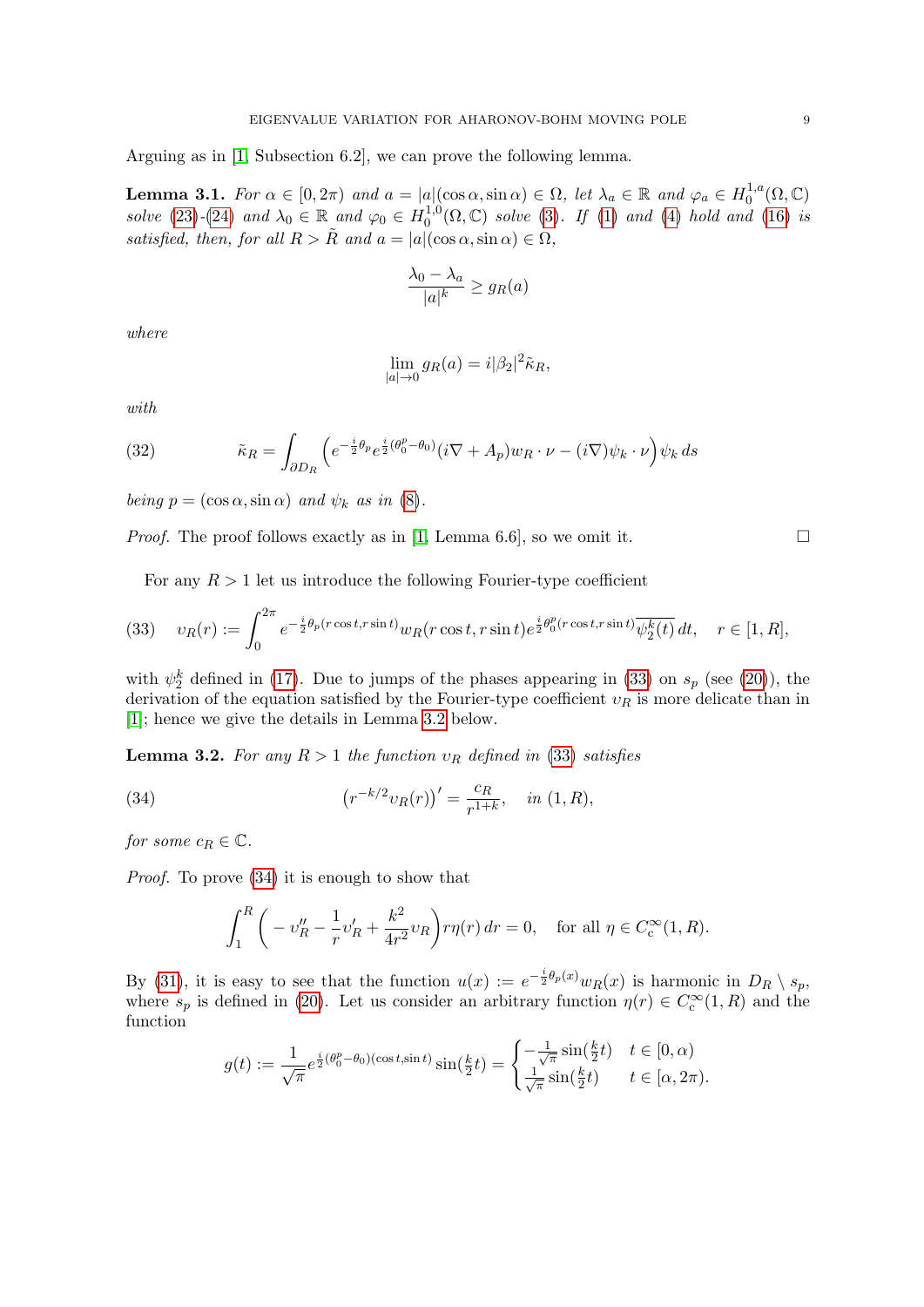Testing equation  $-\Delta u = 0$  with  $v(r \cos t, r \sin t) = \eta(r)g(t)$  in  $D_R \setminus s_p$ , integrating by parts and observing that both v and  $\nabla u$  jump across  $s_p$ , we obtain that

$$
0 = \int_{1}^{R} \left( \int_{0}^{2\pi} \left( r \partial_{r} u(r \cos t, r \sin t) \eta'(r) g(t) + \frac{\eta(r)}{r} g'(t) \partial_{t} u(r \cos t, r \sin t) \right) dt \right) dr
$$
  
\n
$$
= - \int_{1}^{R} \eta(r) \left( \int_{0}^{2\pi} \left( \partial_{r} u(r \cos t, r \sin t) + r \partial_{rr}^{2} u(r \cos t, r \sin t) \right) g(t) dt \right) dr
$$
  
\n
$$
+ \int_{1}^{R} \frac{\eta(r)}{r} \left( \int_{0}^{2\pi} \partial_{t} u(r \cos t, r \sin t) g'(t) dt \right) dr
$$
  
\n
$$
= - \int_{1}^{R} \left( \eta(r) v_{R}'(r) + r \eta(r) v_{R}''(r) \right) dr + \int_{1}^{R} \frac{\eta(r)}{r} \left( \int_{0}^{2\pi} \partial_{t} u(r \cos t, r \sin t) g'(t) dt \right) dr.
$$

A further integration by parts yields

$$
\int_0^{2\pi} \partial_t u(r \cos t, r \sin t) g'(t) dt = -\int_0^{2\pi} u(r \cos t, r \sin t) g''(t) dt \n+ g'_{-}(2\pi) u(r \cos(2\pi^{-}), r \sin(2\pi^{-})) - g'_{+}(\alpha) u(r \cos(\alpha^{+}), r \sin(\alpha^{+})) \n+ g'_{-}(\alpha) u(r \cos(\alpha^{-}), r \sin(\alpha^{-})) - g'_{+}(0) u(r \cos(0^{+}), r \sin(0^{+})) \n= -\int_0^{2\pi} u(r \cos t, r \sin t) g''(t) dt = \frac{k^2}{4} \int_0^{2\pi} u(r \cos t, r \sin t) g(t) dt = \frac{k^2}{4} v_R(r)
$$

in view of the fact that  $g'_{+}(0) = g'_{-}(2\pi), g'_{+}(\alpha) = -g'_{-}(\alpha)$ , and

$$
\lim_{t \to \alpha^+} u(r \cos(t), r \sin(t)) = - \lim_{t \to \alpha^-} u(r \cos(t), r \sin(t)).
$$

The conclusion then follows.

For  $\alpha \in [0, 2\pi)$  and  $p = (\cos \alpha, \sin \alpha)$ , let us define the following Fourier-type coefficient of the limit profile  $\Psi_p$ 

<span id="page-9-0"></span>(35) 
$$
\xi_p(r) := \int_0^{2\pi} e^{-\frac{i}{2}\theta_p(r\cos t, r\sin t)} \Psi_p(r\cos t, r\sin t) e^{\frac{i}{2}\theta_0^p(r\cos t, r\sin t)} \overline{\psi_2^k(t)} dt, \quad r \ge 1.
$$

<span id="page-9-1"></span>**Lemma 3.3.** Let  $\tilde{\kappa}_R$  be as in [\(32\)](#page-8-3). Then

<span id="page-9-2"></span>
$$
\lim_{R \to +\infty} \tilde{\kappa}_R = ik\sqrt{\pi}(\sqrt{\pi} - \xi_p(1)),
$$

where  $\xi_p(r)$  is defined in [\(35\)](#page-9-0).

*Proof.* The proof follows from integration of [\(34\)](#page-8-2) arguing as in the proof of [\[1,](#page-23-9) Lemma 6.7].  $\Box$ 

Combining the results of Lemmas [3.1](#page-8-4) and [3.3](#page-9-1) we have that

(36) 
$$
\lambda_0 - \lambda_a \ge |a|^k k |\beta_2|^2 \sqrt{\pi} \Big( \xi_p(1) - \sqrt{\pi} + o(1) \Big)
$$

as  $a = |a|p \rightarrow 0$ .

$$
\qquad \qquad \Box
$$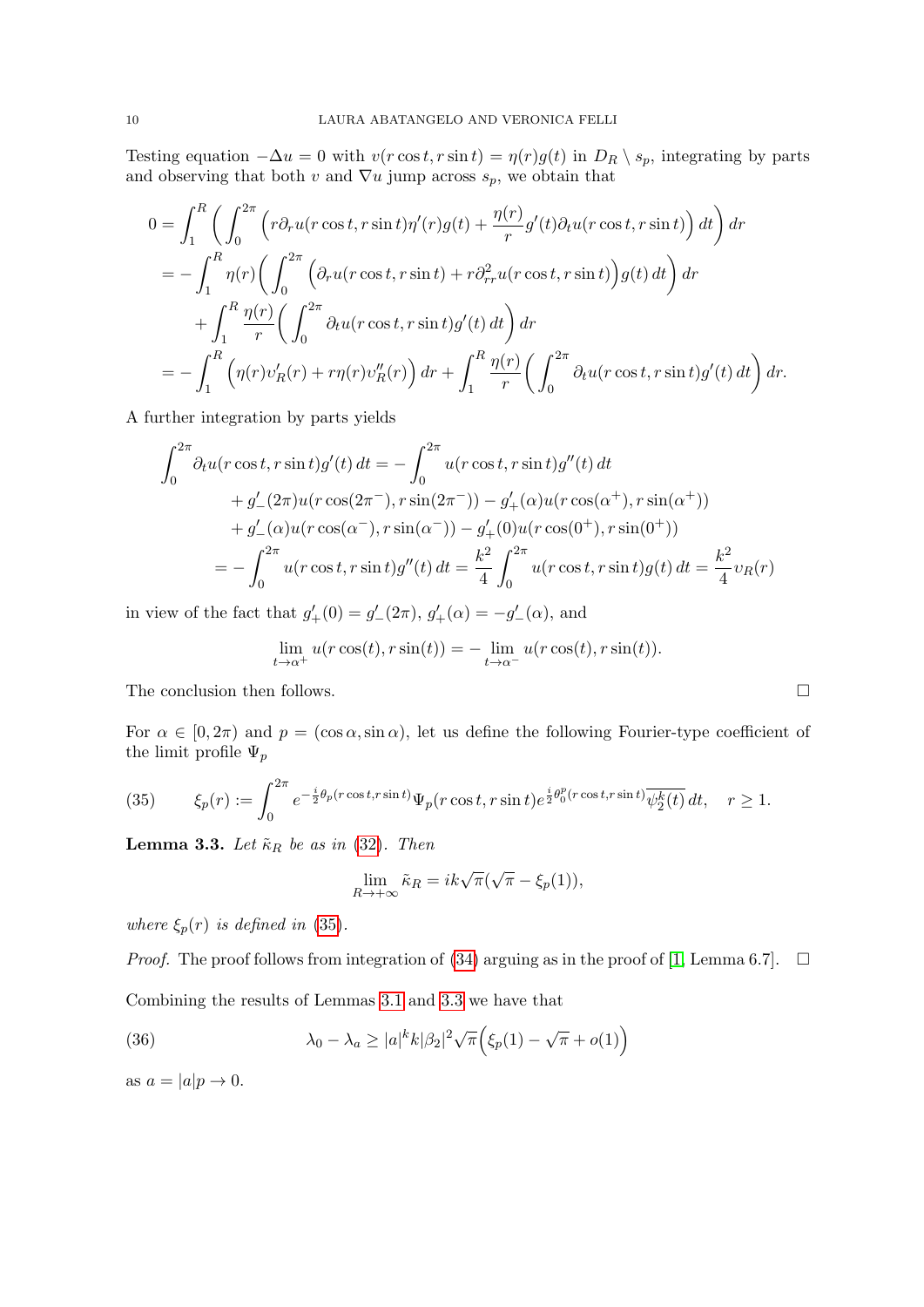3.2. Blow-up analysis and Rayleigh quotient for  $\lambda_0$ . Differently from the lower bound for  $\lambda_0 - \lambda_a$ , the upper bound of the eigenvalue variation presents significant new difficulties with respect to the case of poles moving along nodal lines of  $\varphi_0$  treated in [\[1,](#page-23-9) Subsection 6.1]. Indeed, when the direction along which  $a \to 0$  is not a nodal line of  $\varphi_0$  the value  $(\xi_p(1) - \sqrt{\pi})$ can have any sign (and vanish along some directions); this does not allow deriving the exact asymptotic behavior of the normalization term in the blow-up analysis from estimates of the Rayleigh quotient from above and below as done in [\[1\]](#page-23-9). On the other hand, from [\[1\]](#page-23-9) we can derive Lemma [1.1](#page-2-1) and hence obtain a control on the size of the eigenvalue variation along any direction.

The proof of Lemma [1.1](#page-2-1) is based on the following result (see also [\[5,](#page-23-6) Lemma 6.6]).

<span id="page-10-1"></span>Lemma 3.4.  $Let$   $Q(x_1, x_2) = \sum_{j=0}^{h} c_j x_1^j$  $i_1x_2^{h-j}$  $\binom{n-j}{2}$  be a homogeneous polynomial in two variables  $x_1, x_2$  of degree at most  $h \in \mathbb{N}$ . If there exist  $\bar{\theta} \in [0, 2\pi)$  and an odd natural number k such that  $k > h$  and

<span id="page-10-0"></span>(37) 
$$
Q\left(\cos\left(\bar{\theta}+j\frac{2\pi}{k}\right),\sin\left(\bar{\theta}+j\frac{2\pi}{k}\right)\right)=0, \text{ for all } j=0,1,\ldots,k-1,
$$

then  $Q \equiv 0$ .

*Proof.* Up to a rotation, it is not restrictive to assume that  $\bar{\theta} = 0$ . If  $x_1 \neq 0$ , we can write Q as

$$
Q(x_1, x_2) = x_1^h \tilde{Q}(\frac{x_2}{x_1}),
$$
 where  $\tilde{Q}(t) = \sum_{j=0}^h c_j t^{h-j}.$ 

Since k is odd, we have that  $\cos\left(j\frac{2\pi}{k}\right)$  $\left(\frac{2\pi}{k}\right) \neq 0$  for all  $j = 0, 1, \ldots, k - 1$ . Then, from assumption [\(37\)](#page-10-0) it follows that  $\tilde{Q}$  (tan  $(j\frac{2\pi}{k})$  $\binom{2\pi}{k}$  = 0 for all  $j = 0, 1, \ldots, k - 1$ . Since k is odd, we also have that tan  $(j\frac{2\pi}{k})$  $\left(\ell \frac{2\pi}{k}\right) \neq \tan \left(\ell \frac{2\pi}{k}\right)$  $\left(\frac{k}{k}\right)$  for all  $j, l \in \{0, 1, \ldots, k-1\}$  with  $j \neq \ell$ . Hence  $\tilde{Q}$  has k distinct zeros. Since  $\tilde{Q}$  is a polynomial of degree at most h and  $h < k$ , from the Fundamental Theorem of Algebra we conclude  $\tilde{Q} \equiv 0$ , i.e.  $c_j = 0$  for all  $j = 0, 1, \ldots, k - 1$ . Hence  $Q \equiv 0$ .

*Proof of Lemma [1.1.](#page-2-1)* Since the function  $a = (a_1, a_2) \mapsto \lambda_0 - \lambda_a$  is  $C^{\infty}$  in a neighborhood of 0 (see [\[5,](#page-23-6) Theorem 1.3]), it admits a Taylor expansion up to order  $k$  of the form

$$
\lambda_0 - \lambda_a = \sum_{j=1}^k P_j(a_1, a_2) + o(|a|^k), \text{ as } |a| \to 0,
$$

where, for every  $j = 1, \ldots, k$ ,  $P_i(a_1, a_2)$  is either identically zero or a homogeneous polynomial in the two variables  $a_1, a_2$  of degree j. From [\[1,](#page-23-9) Theorem 1.2] (see also [\(7\)](#page-2-0)) we have that, for every  $\ell < k$ ,

<span id="page-10-2"></span>
$$
P_{\ell}\Big(\cos\big(\alpha_0+j\frac{2\pi}{k}\big),\sin\big(\alpha_0+j\frac{2\pi}{k}\big)\Big)=0,\quad \text{for all }j=0,1,\ldots,k-1,
$$

where  $\alpha_0$  is as in [\(6\)](#page-1-5) (i.e.  $\alpha_0 + j\frac{2\pi}{k}$  $\frac{2\pi}{k}$ , with  $j = 0, 1, \ldots, k - 1$ , identify the directions of the k half-lines tangent to the nodal lines of the eigenfunctions associated to  $\lambda_0$ ). The conclusion follows directly from Lemma [3.4.](#page-10-1)

From the expansion  $(12)$ – $(13)$  in Lemma [1.1](#page-2-1) it follows that

(38) 
$$
|\lambda_a - \lambda_0| = O(|a|^k)
$$

as  $|a| \to 0$  along any direction. Exploiting [\(38\)](#page-10-2) we can perform a sharp blow-up analysis prior to the estimate from above of the eigenvalue variation  $\lambda_0 - \lambda_a$ .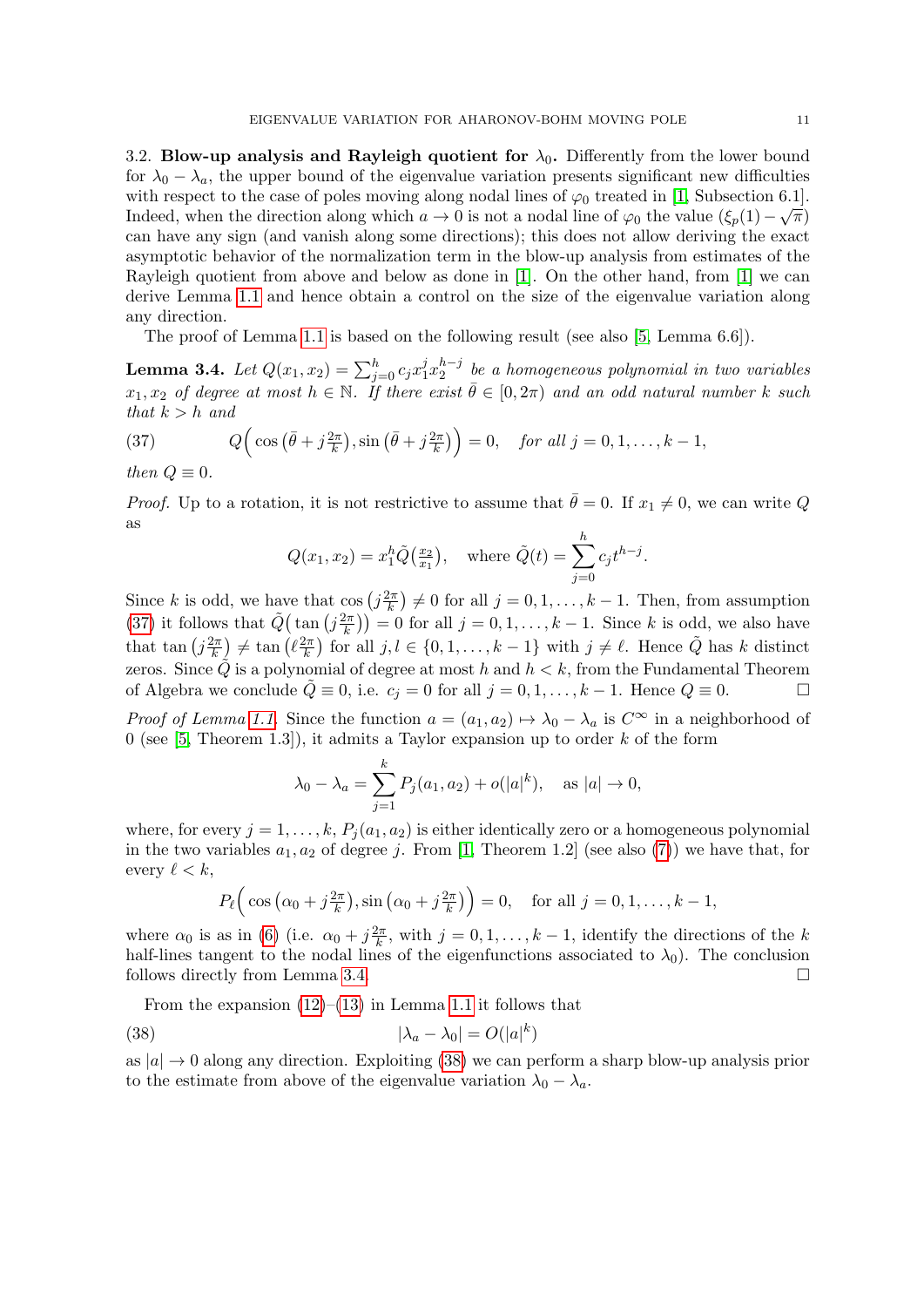Let  $\alpha \in [0, 2\pi)$  and  $p = (\cos \alpha, \sin \alpha)$ . Arguing as in [\[1\]](#page-23-9) we can prove that, for every  $\delta \in (0, 1/4)$ , there exist  $r_{\delta}, K_{\delta} > 0$  such that, for all  $R \geq K_{\delta}$ ,

<span id="page-11-0"></span>(39) the family of functions  $\{\tilde{\varphi}_a : a = |a|p, |a| < \frac{r_\delta}{R}\}$  is bounded in  $H^{1,p}(D_R, \mathbb{C})$ where

(40) 
$$
\tilde{\varphi}_a(x) := \frac{\varphi_a(|a|x)}{\sqrt{H_{a,\delta}}},
$$

and

<span id="page-11-3"></span><span id="page-11-2"></span><span id="page-11-1"></span>
$$
H_{a,\delta}:=\frac{1}{K_{\delta}|a|}\int_{\partial D_{K_{\delta}|a|}}|\varphi_a|^2\,ds.
$$

Furthermore, from [\[1,](#page-23-9) Estimates (113) and (114)] we have that

(41) 
$$
H_{a,\delta} \geq C_{\delta} |a|^{k+2\delta}, \quad \text{if } |a| < \frac{r_{\delta}}{K_{\delta}},
$$

for some  $C_{\delta} > 0$  independent of a, and

(42) 
$$
H_{a,\delta} = O(|a|^{1-2\delta})
$$
 as  $|a| \to 0$ .

We observe that  $\tilde{\varphi}_a$  weakly solves

<span id="page-11-5"></span>(43) 
$$
(i\nabla + A_p)^2 \tilde{\varphi}_a = |a|^2 \lambda_a \tilde{\varphi}_a, \quad \text{in } \frac{1}{|a|} \Omega = \{x \in \mathbb{R}^2 : |a|x \in \Omega\},
$$

and

(44) 
$$
\frac{1}{K_{\delta}} \int_{\partial D_{K_{\delta}}} |\tilde{\varphi}_a|^2 ds = 1.
$$

Let  $R > 2$ . For |a| sufficiently small we define the functions  $v_{j,R,a}$  as follows:

(45) 
$$
v_{j,R,a} = \begin{cases} v_{j,R,a}^{ext}, & \text{in } \Omega \setminus D_{R|a|}, \\ v_{j,R,a}^{int}, & \text{in } D_{R|a|}, \end{cases} \quad j = 1,\ldots,n_0,
$$

where

<span id="page-11-4"></span>
$$
v_{j,R,a}^{ext} := e^{\frac{i}{2}(\theta_0^a - \theta_a)} \varphi_j^a \quad \text{in } \Omega \setminus D_{R|a|},
$$

with  $\varphi_j^a$  as in [\(28\)](#page-7-2)–[\(30\)](#page-7-3) and  $\theta_a$ ,  $\theta_0^a$  as in [\(18\)](#page-5-2) (notice that  $e^{\frac{i}{2}(\theta_0^a - \theta_a)}$  is smooth in  $\Omega \setminus D_{R|a|}$ ), so that it solves

$$
\begin{cases} (i\nabla + A_0)^2 v_{j,R,a}^{ext} = \lambda_j^a v_{j,R,a}^{ext}, & \text{in } \Omega \setminus D_{R|a|}, \\ v_{j,R,a}^{ext} = e^{\frac{i}{2}(\theta_0^a - \theta_a)} \varphi_j^a & \text{on } \partial(\Omega \setminus D_{R|a|}), \end{cases}
$$

whereas  $v_{j,R,a}^{int}$  is the unique solution to the problem

<span id="page-11-6"></span>
$$
\begin{cases} (i\nabla + A_0)^2 v_{j,R,a}^{int} = 0, & \text{in } D_{R|a|}, \\ v_{j,R,a}^{int} = e^{\frac{i}{2}(\theta_0^a - \theta_a)} \varphi_j^a, & \text{on } \partial D_{R|a|}. \end{cases}
$$

It is easy to verify that dim  $(\text{span}\{v_{1,R,a},\ldots,v_{n_0,R,a}\})=n_0.$ 

For all  $R > 2$  and  $a = |a|p \in \Omega$  with |a| small, we define

(46) 
$$
Z_a^R(x) := \frac{v_{n_0,R,a}^{int}(|a|x)}{\sqrt{H_{a,\delta}}}.
$$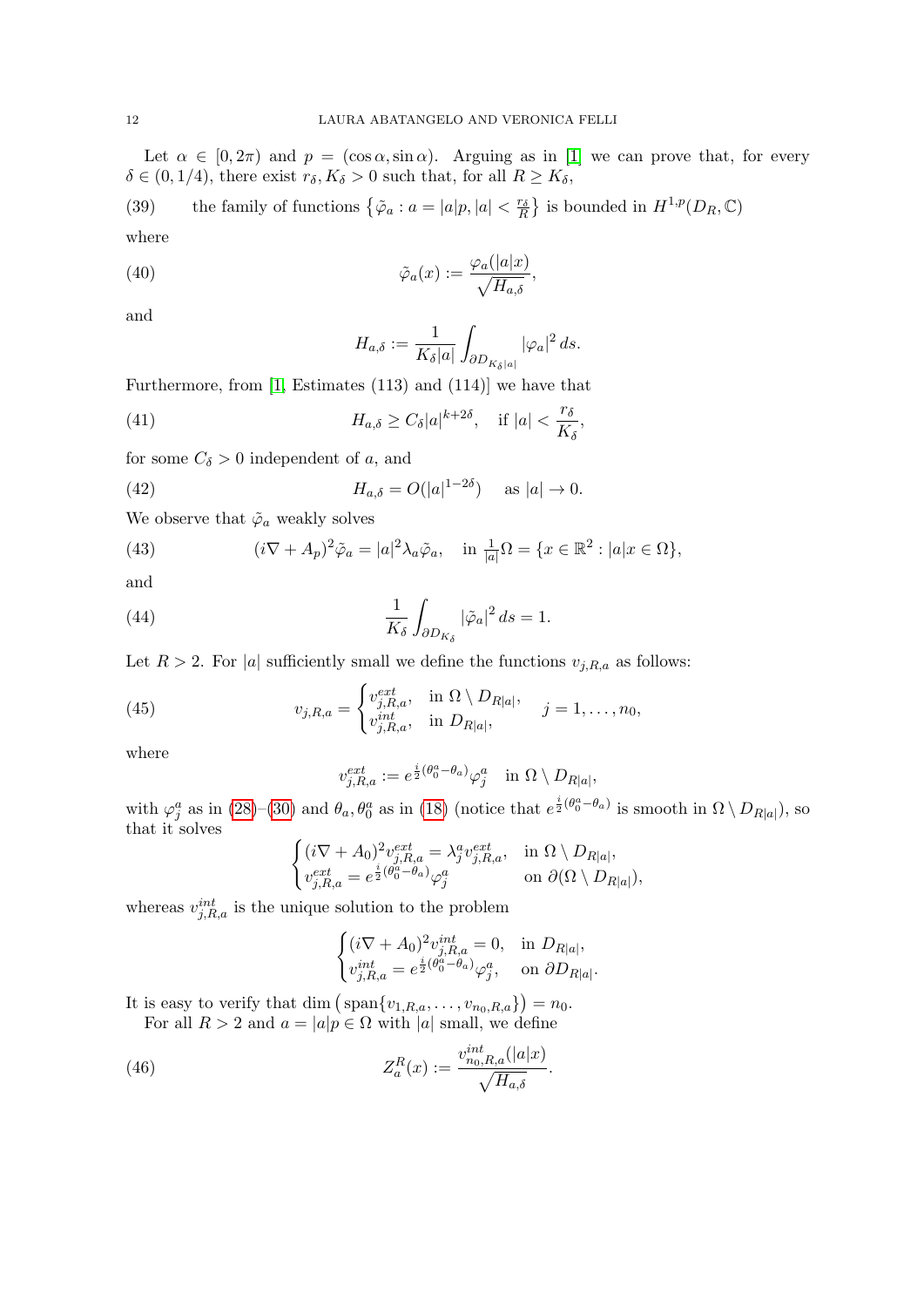Arguing as in [\[1,](#page-23-9) Lemma 6.2] we can prove that, as a consequence of [\(39\)](#page-11-0) and the Dirichlet principle,

<span id="page-12-0"></span>(47) the family of functions  $\{Z_a^R : a = |a|p, |a| < \frac{r_\delta}{R}\}$  is bounded in  $H^{1,0}(D_R, \mathbb{C})$ . We also define

(48) 
$$
W_a(x) := \frac{\varphi_0(|a|x)}{|a|^{k/2}}.
$$

As in [\[1\]](#page-23-9), under assumption [\(16\)](#page-4-2) and letting  $k$  as in [\(4\)](#page-1-4), from [\[7,](#page-23-11) Theorem 1.3 and Lemma 6.1] we have that

(49) 
$$
W_a \to \frac{\beta_2}{\sqrt{\pi}} e^{\frac{i}{2}\theta_0} \psi_k \quad \text{as } |a| \to 0
$$

in  $H^{1,0}(D_R,\mathbb{C})$  for every  $R>1$ , with  $\beta_2$  as in [\(5\)](#page-1-1).

<span id="page-12-2"></span>**Theorem 3.5.** For every  $R > 2$ ,

<span id="page-12-1"></span>
$$
||v_{n_0,R,a} - \varphi_0||_{H_0^{1,0}(\Omega,\mathbb{C})} = O(\sqrt{H_{a,\delta}}) \text{ as } a = |a|p \to 0.
$$

*Proof.* Let  $R > 2$ . We first notice that  $v_{n_0,R,a} \to \varphi_0$  in  $H_0^{1,0}$  $_0^{1,0}(\Omega,\mathbb{C})$  as  $|a|\to 0^+$ . Indeed

$$
\int_{\Omega} \left| (i\nabla + A_0)(v_{n_0,R,a} - \varphi_0) \right|^2 dx = \int_{\Omega} \left| e^{\frac{i}{2}(\theta_0^a - \theta_a)} (i\nabla + A_a)\varphi_a - (i\nabla + A_0)\varphi_0 \right|^2 dx
$$

$$
+ \int_{D_R} \left| \sqrt{H_{a,\delta}} (i\nabla + A_0) Z_a^R - |a|^{k/2} (i\nabla + A_0) W_a \right|^2 dx
$$

$$
- \int_{D_R} \left| \sqrt{H_{a,\delta}} e^{\frac{i}{2}(\theta_0^p - \theta_p)} (i\nabla + A_p)\tilde{\varphi}_a - |a|^{k/2} (i\nabla + A_0) W_a \right|^2 dx = o(1)
$$

in view of [\(25\)](#page-6-4), [\(39\)](#page-11-0), [\(47\)](#page-12-0), [\(49\)](#page-12-1) and [\(42\)](#page-11-1).

From [\[1,](#page-23-9) Lemma 7.1] the function

$$
F: \mathbb{C} \times H_0^{1,0}(\Omega, \mathbb{C}) \longrightarrow \mathbb{R} \times \mathbb{R} \times (H_{0,\mathbb{R}}^{1,0}(\Omega, \mathbb{C}))^{\star}
$$

$$
(\lambda, \varphi) \longmapsto \left( \|\varphi\|_{H_0^{1,0}(\Omega, \mathbb{C})}^2 - \lambda_0, \ \Im \mathfrak{m}\left(\int_{\Omega} \varphi \overline{\varphi_0} \, dx\right), \ (i\nabla + A_0)^2 \varphi - \lambda \varphi \right)
$$

is Fréchet-differentiable at  $(\lambda_0, \varphi_0)$  and its Fréchet-differential  $dF(\lambda_0, \varphi_0)$  is invertible. In the above definition,  $(H_{0,\mathbb{R}}^{1,0}(\Omega,\mathbb{C}))^*$  is the real dual space of  $H_{0,\mathbb{R}}^{1,0}(\Omega,\mathbb{C})=H_0^{1,0}$  $_{0}^{1,0}(\Omega,\mathbb{C}),$  which is here meant as a vector space over R endowed with the norm

$$
||u||_{H_0^{1,0}(\Omega,\mathbb{C})} = \bigg(\int_{\Omega} |(i\nabla + A_0)u|^2 dx\bigg)^{1/2}.
$$

Therefore

$$
|\lambda_a - \lambda_0| + \|v_{n_0, R, a} - \varphi_0\|_{H_0^{1,0}(\Omega, \mathbb{C})}
$$
  
\n
$$
\leq \| (dF(\lambda_0, \varphi_0))^{-1} \|_{\mathcal{L}(\mathbb{R} \times \mathbb{R} \times (H_{0, \mathbb{R}}^{1,0}(\Omega, \mathbb{C}))^{\star}, \mathbb{C} \times H_0^{1,0}(\Omega, \mathbb{C}))} \| F(\lambda_a, v_{n_0, R, a}) \|_{\mathbb{R} \times \mathbb{R} \times (H_{0, \mathbb{R}}^{1,0}(\Omega))^{\star}} (1 + o(1))
$$

as  $|a| \rightarrow 0^+$ . To prove the theorem it is then enough to estimate the norm of

$$
F(\lambda_a, v_{n_0, R, a}) = (\alpha_a, \beta_a, w_a)
$$
  
=  $( ||v_{n_0, R, a}||^2_{H_0^{1,0}(\Omega, \mathbb{C})} - \lambda_0, \Im \mathfrak{m} (\int_{\Omega} v_{n_0, R, a} \overline{\varphi_0} dx), (i\nabla + A_0)^2 v_{n_0, R, a} - \lambda_a v_{n_0, R, a})$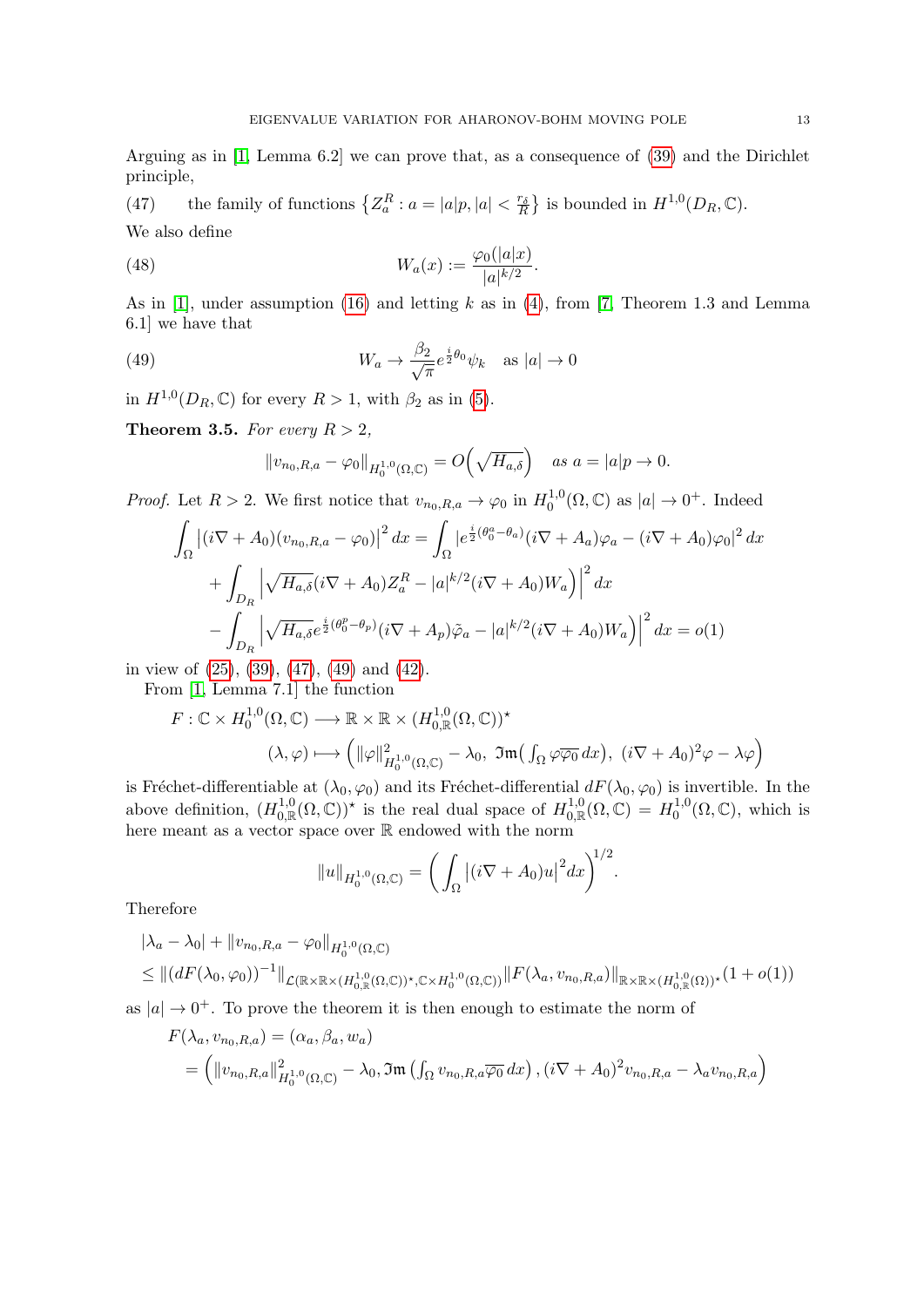in  $\mathbb{R} \times \mathbb{R} \times (H_{0,\mathbb{R}}^{1,0}(\Omega))^*$ . The estimates of  $\beta_a$  and  $w_a$  can be performed as in [\[1,](#page-23-9) Proof of Theorem 7.2] obtaining that

$$
\beta_a = o(\sqrt{H_{a,\delta}})
$$
 and  $||w_a||_{(H^{1,0}_{0,\mathbb{R}}(\Omega,\mathbb{C}))^*} = O(\sqrt{H_{a,\delta}}),$ 

as  $a = |a|p \rightarrow 0$ . As far as  $\alpha_a$  is concerned, differently from [\[1\]](#page-23-9), the estimate of [\[1,](#page-23-9) Proposition 6.10] which, in the case  $\alpha = 0$ , implied that  $|\lambda_a - \lambda_0| = O(H_{a,\delta})$ , is not available after preliminary estimates of the Rayleigh quotient for generic values of  $\alpha$  since  $(\xi_p(1) - \sqrt{\pi})$  can have any sign. This difficulty can be overcome by observing that [\(41\)](#page-11-2) and [\(38\)](#page-10-2) imply that  $|\lambda_a - \lambda_0| = O(|a|^{\frac{k}{2}-\delta} \sqrt{H_{a,\delta}})$  and then

$$
|\lambda_a - \lambda_0| = o(\sqrt{H_{a,\delta}}),
$$

as  $a = |a|p \rightarrow 0$ . Then, from [\(39\)](#page-11-0) and [\(47\)](#page-12-0), we obtain that

$$
\alpha_a = \left( \int_{D_{R|a|}} |(i\nabla + A_0)v_{n_0,R,a}^{int}|^2 dx - \int_{D_{R|a|}} |(i\nabla + A_a)\varphi_a|^2 dx \right) + (\lambda_a - \lambda_0)
$$
  
=  $H_{a,\delta} \left( \int_{D_R} |(i\nabla + A_0)Z_a^R|^2 dx - \int_{D_R} |(i\nabla + A_p)\tilde{\varphi}_a|^2 dx \right) + (\lambda_a - \lambda_0)$   
=  $o(\sqrt{H_{a,\delta}}),$ 

as  $a = |a|p \to 0$ , thus concluding the proof.

Via Theorem [3.5](#page-12-2) and a change of variables, it follows that, letting  $\alpha \in [0, 2\pi)$ ,  $p =$  $(\cos \alpha, \sin \alpha)$ , and  $R > 1$ ,

<span id="page-13-1"></span>(50) 
$$
\int_{\left(\frac{1}{|a|}\Omega\right)\backslash D_R} \left| (i\nabla + A_p) \left( \tilde{\varphi}_a(x) - e^{\frac{i}{2}(\theta_p - \theta_0^p)} \frac{|a|^{k/2}}{\sqrt{H_{a,\delta}}} W_a \right) \right|^2 dx = O(1), \text{ as } a = |a|p \to 0.
$$

<span id="page-13-4"></span>**Theorem 3.6.** For  $\alpha \in [0, 2\pi)$ ,  $p = (\cos \alpha, \sin \alpha)$  and  $a = |a|p \in \Omega$ , let  $\varphi_a \in H_0^{1,a}$  $\int_0^{1,a}$  $(\Omega,\mathbb{C})$  solve [\(23-](#page-5-0)[24\)](#page-6-0) and  $\varphi_0 \in H_0^{1,0}$  $^{1,0}_{0}(\Omega,\mathbb{C})$  be a solution to [\(3\)](#page-1-3) satisfying [\(1\)](#page-1-0), [\(4\)](#page-1-4), and [\(16\)](#page-4-2). Let  $\tilde{\varphi}_a$  and  $K_{\delta}$  be as in [\(40\)](#page-11-3) and  $\Psi_p$  be as in Proposition [2.1.](#page-6-3) Then

<span id="page-13-2"></span>(51) 
$$
\lim_{|a| \to 0^+} \frac{|a|^{k/2}}{\sqrt{H_{a,\delta}}} = \frac{1}{|\beta_2|} \sqrt{\frac{K_{\delta}}{\int_{\partial D_{K_{\delta}}} |\Psi_p|^2 ds}}
$$

and

<span id="page-13-3"></span>(52) 
$$
\tilde{\varphi}_a \to \frac{\beta_2}{|\beta_2|} \sqrt{\frac{K_{\delta}}{\int_{\partial D_{K_{\delta}}} |\Psi_p|^2 ds}} \Psi_p \quad as \ a = |a|p \to 0,
$$

in  $H^{1,p}(D_R,\mathbb{C})$  for every  $R>1$ , almost everywhere and in  $C^2_{loc}(\mathbb{R}^2 \setminus \{p\},\mathbb{C})$ .

*Proof.* Step 1. We first prove that for every sequence  $a_n = |a_n|p$  with  $|a_n| \to 0$ , there exist  $\tilde{\Phi} \in H^{1,p}_{loc}(\mathbb{R}^2,\mathbb{C}), \tilde{\Phi} \not\equiv 0$ , and a subsequence  $a_{n_\ell}$  such that  $\tilde{\varphi}_{a_{n_\ell}} \to \tilde{\Phi}$  in  $H^{1,p}(D_R,\mathbb{C})$  for every  $R > 1$ , almost everywhere and in  $C^2_{loc}(\mathbb{R}^2 \setminus \{p\}, \mathbb{C})$  and  $\tilde{\Phi}$  weakly solves

<span id="page-13-0"></span>(53) 
$$
(i\nabla + A_p)^2 \tilde{\Phi} = 0, \quad \text{in } \mathbb{R}^2.
$$

To prove it, we observe that from [\(39\)](#page-11-0) it follows that, for every sequence  $a_n = |a_n|p$  with  $|a_n| \to 0$ , by a diagonal process there exists  $\tilde{\Phi} \in H^{1,p}_{loc}(\mathbb{R}^2,\mathbb{C})$ , and a subsequence  $a_{n_\ell}$  such that  $\tilde{\varphi}_{a_{n_e}} \rightharpoonup \tilde{\Phi}$  weakly in  $H^{1,p}(D_R, \mathbb{C})$  for every  $R > 1$  and almost everywhere.  $\tilde{\Phi} \not\equiv 0$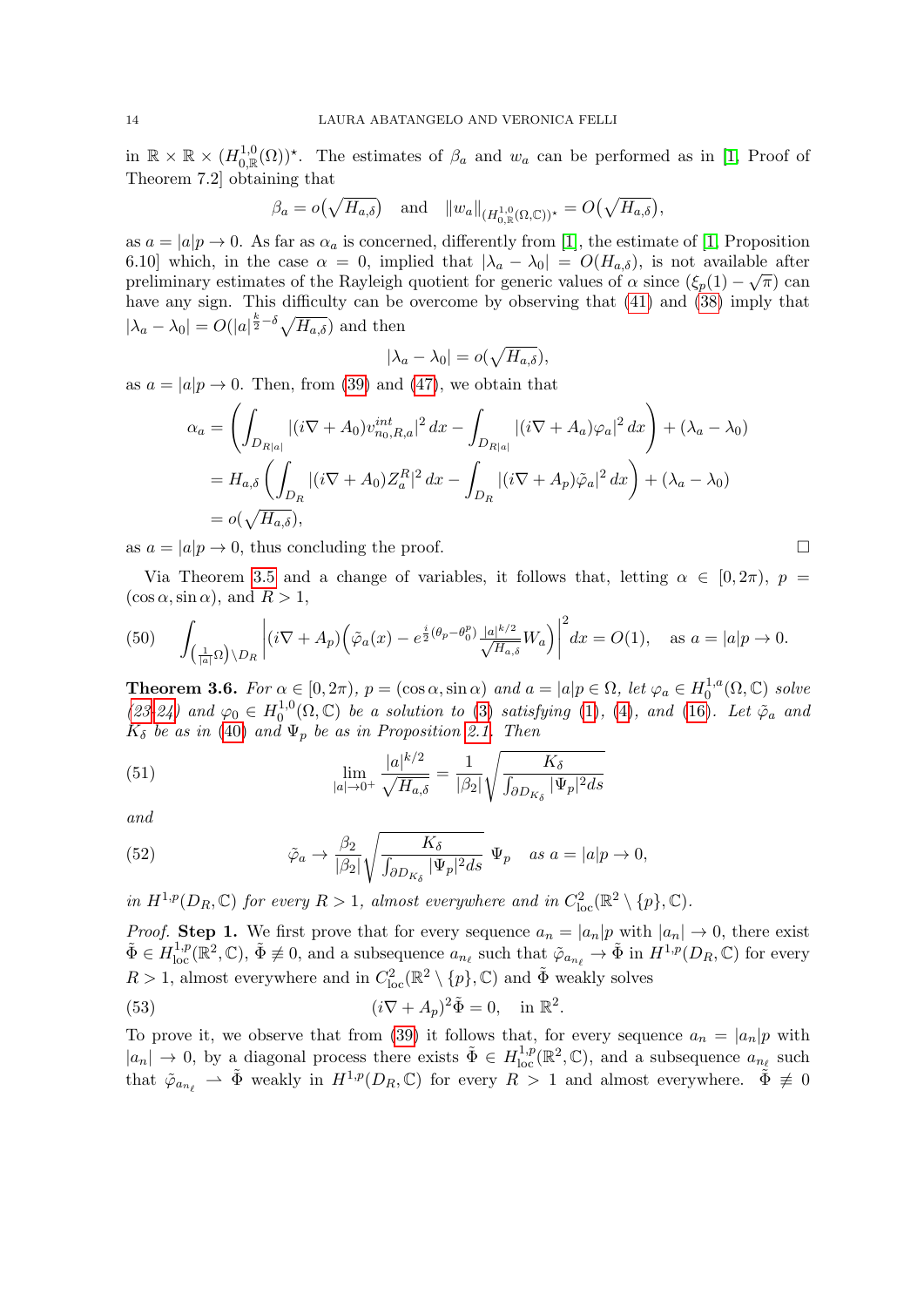since  $\frac{1}{K_{\delta}} \int_{\partial D_{K_{\delta}}} |\tilde{\Phi}|^2 ds = 1$  thanks to [\(44\)](#page-11-4) and the compactness of the trace embedding  $H^{1,p}(D_{K_{\delta}}, \mathbb{C}) \hookrightarrow L^2(\partial D_{K_{\delta}}, \mathbb{C}).$ 

Passing to the limit in [\(43\)](#page-11-5), we have that  $\Phi$  weakly solves [\(53\)](#page-13-0), whereas, arguing as in the proof of [\[1,](#page-23-9) Theorem 8.1], we can prove that the convergence of the subsequence  $\tilde{\varphi}_{a_{n_\ell}}$  to  $\tilde{\Phi}$  is actually strong in  $H^{1,p}(D_R,\mathbb{C})$  for every  $R>1$ . The convergence in  $C^2_{loc}(\mathbb{R}^2 \setminus \{p\},\mathbb{C})$  follows easily from classical elliptic estimates.

**Step 2.** We claim that, for every sequence  $a_n = |a_n|p$  with  $|a_n| \to 0$ , there exists a subsequence  $a_{n_\ell}$  such that

$$
\lim_{\ell \to +\infty} \frac{|a_{n_{\ell}}|^{k/2}}{\sqrt{H_{a_{n_{\ell}},\delta}}}
$$
 is finite and strictly positive.

To prove the claim, we argue by contradiction, assuming that

- (i) either there exists a sequence  $a_n = |a_n|p$  with  $|a_n| \to 0$  such that  $\lim_{n \to +\infty} \frac{|a_n|^{k/2}}{\sqrt{H}}$  $\frac{H_{n+1}}{H_{a_n,\delta}}=0$
- (ii) or there exists a sequence  $a_n = |a_n|p$  with  $|a_n| \to 0$  such that  $\lim_{n \to +\infty} \frac{|a_n|^{k/2}}{\sqrt{n}}$  $\frac{f_{n}f_{n}}{H_{a_{n},\delta}} = +\infty.$

If (i) holds, then, by step 1, along a subsequence,  $\tilde{\varphi}_{a_{n_\ell}} \to \tilde{\Phi}$  in  $H^{1,p}(D_R, \mathbb{C})$  for every  $R > 1$ , for some  $\tilde{\Phi} \neq 0$  weakly solving [\(53\)](#page-13-0). Then from [\(49\)](#page-12-1), passing to the limit in [\(50\)](#page-13-1) we would obtain that

$$
\int_{\mathbb{R}^2 \setminus D_R} |(i\nabla + A_p)\tilde{\Phi}(x)|^2 dx < +\infty,
$$

contradicting the fact that  $\Phi \neq 0$  is a non trivial weak solution to [\(53\)](#page-13-0) (and so cannot have finite energy otherwise by testing the equation we would get that  $\tilde{\Phi} \equiv 0$ , see [\[1,](#page-23-9) Proof of Proposition 4.3]). Hence case (i) cannot occur.

If (ii) holds, then from [\(50\)](#page-13-1) we would have, for all  $R > 2$ 

$$
\frac{|a|^k}{H_{a,\delta}}\int_{D_{2R}\backslash D_R}\left|(i\nabla +A_p)\left(\frac{\sqrt{H_{a,\delta}}}{|a|^{k/2}}\tilde{\varphi}_a(x)-e^{\frac{i}{2}(\theta_p-\theta_0^p)}W_a\right)\right|^2\!dx=O(1), \quad \text{as } a=|a|p\to 0,
$$

and hence, in view of [\(49\)](#page-12-1) and [\(39\)](#page-11-0), passing to the limit along the sequence we would obtain that

$$
\frac{|a_n|^k}{H_{a_n,\delta}} \bigg( \int_{D_{2R} \backslash D_R} \left| (i\nabla + A_p) \left( e^{\frac{i}{2}(\theta_p - \theta_0^p)} \beta_2 e^{\frac{i}{2}\theta_0} \psi_k \right) \right|^2 dx + o(1) \bigg) \n= \frac{|a_n|^k}{H_{a_n,\delta}} \bigg( |\beta_2|^2 \int_{D_{2R} \backslash D_R} |\nabla \psi_k|^2 dx + o(1) \bigg) = O(1), \text{ as } n \to +\infty,
$$

which is not possible if  $\lim_{\ell \to +\infty} \frac{|a_{n_{\ell}}|^{k/2}}{\sqrt{H_{a_{n_{\ell}},\delta}}} = +\infty$  as in case (ii), since  $\int_{D_{2R}\setminus D_R} |\nabla \psi_k|^2 dx > 0$ . Hence also case (ii) cannot occur and the claim of step 2 is proved.

**Step 3.** From steps 1 and 2, it follows that, for every sequence  $a_n = (|a_n|, 0) = |a_n|p$ with  $|a_n| \to 0$ , there exist  $c \in (0, +\infty)$ ,  $\tilde{\Phi} \in H^{1,p}_{loc}(\mathbb{R}^2, \mathbb{C})$  weakly solving  $(53)$ ,  $\tilde{\Phi} \not\equiv 0$ , and a subsequence  $a_{n_\ell}$  such that  $\lim_{\ell \to +\infty} \frac{|a_{n_\ell}|^{k/2}}{\sqrt{H_{a_{n_\ell},\delta}}} = c$  and  $\tilde{\varphi}_{a_{n_\ell}} \to \tilde{\Phi}$  in  $H^{1,p}(D_R, \mathbb{C})$  for every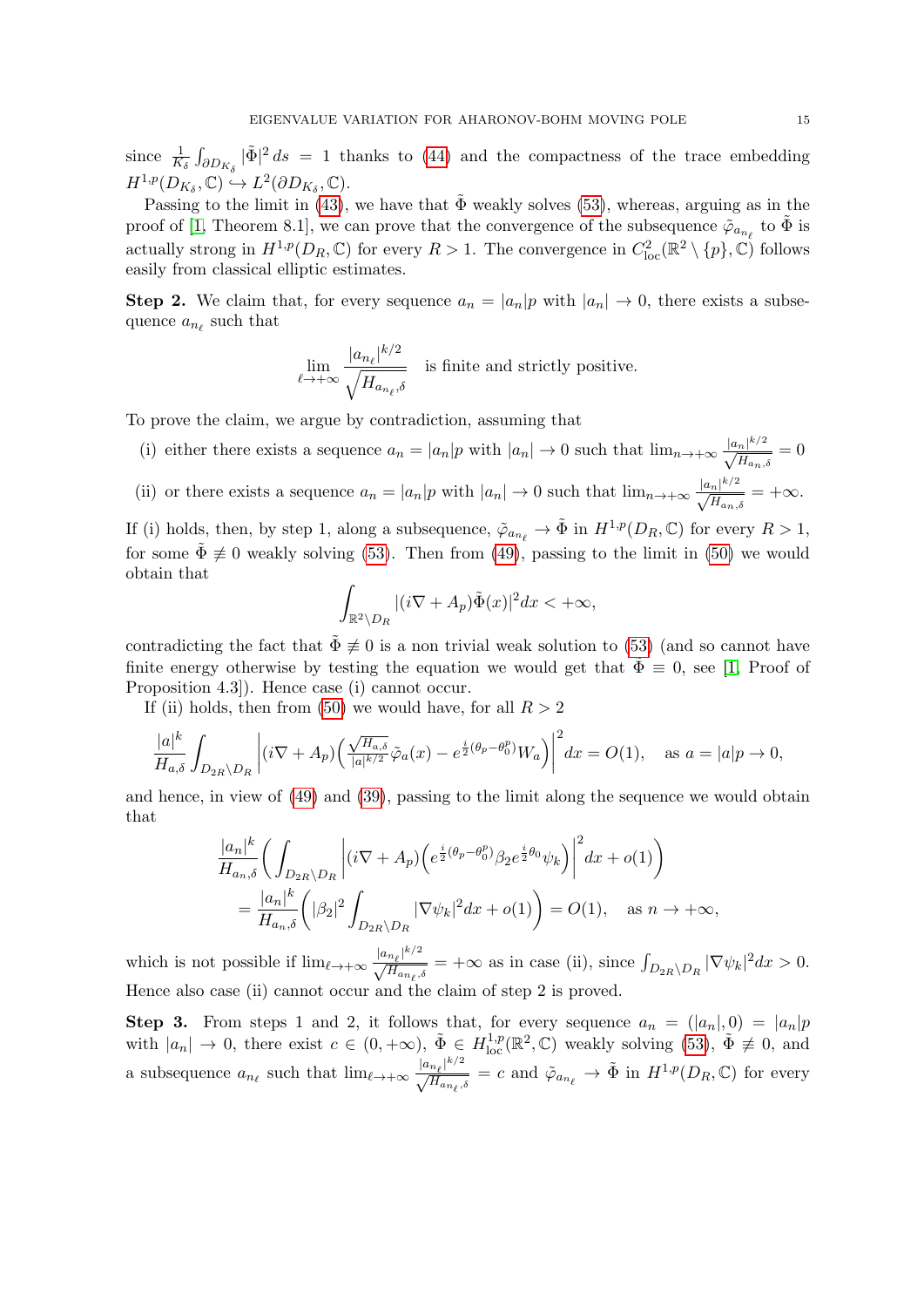$R > 1$  and in  $C_{loc}^2(\mathbb{R}^2 \setminus \{p\}, \mathbb{C})$ . Passing to the limit along  $a_{n_\ell}$  in [\(50\)](#page-13-1) and recalling [\(49\)](#page-12-1), we obtain that, for every  $R > 2$ ,

$$
\int_{\mathbb{R}^2 \setminus D_R} \left| (i \nabla + A_p) \left( \tilde{\Phi}(x) - c \beta_2 e^{\frac{i}{2} (\theta_p - \theta_0^p)} e^{\frac{i}{2} \theta_0} \psi_k \right) \right|^2 dx < +\infty.
$$

Hence from Proposition [2.1](#page-6-3) we conclude that necessarily

(54) 
$$
\tilde{\Phi} = c\beta_2 \Psi_p.
$$

Since  $\frac{1}{K_{\delta}} \int_{\partial D_{K_{\delta}}} |\tilde{\Phi}|^2 ds = 1$ , from [\(54\)](#page-15-0) and the fact that c is a positive real number, it follows that  $c = \frac{1}{18}$  $\frac{1}{|\beta_2|} \Big( \frac{K_\delta}{\int_{\partial D(x)} |x|}$  $\frac{K_{\delta}}{\partial D_{K_{\delta}} |\Psi_p|^2 ds}$ )<sup>1/2</sup>. Hence we have that

$$
\tilde{\varphi}_{a_{n_{\ell}}} \to \frac{\beta_2}{|\beta_2|} \sqrt{\frac{K_{\delta}}{J_{\partial D_{K_{\delta}}}|\Psi_p|^2 ds}} \Psi_p \quad \text{ in } H^{1,p}(D_R, \mathbb{C}) \text{ for every } R > 1 \text{ and in } C^2_{\text{loc}}(\mathbb{R}^2 \setminus \{p\}, \mathbb{C}),
$$

and

<span id="page-15-0"></span>
$$
\frac{|a_{n_\ell}|^{k/2}}{\sqrt{H_{a_{n_\ell},\delta}}} \to \frac{1}{|\beta_2|} \sqrt{\frac{K_\delta}{\int_{\partial D_{K_\delta}} |\Psi_p|^2 ds}}.
$$

Since the above limits depend neither on the sequence  $\{a_n\}_n$  nor on the subsequence  $\{a_{n_\ell}\}_\ell$ , we conclude that the above convergences hold as  $|a| \to 0^+$ , thus proving [\(51\)](#page-13-2) and [\(52\)](#page-13-3).

<span id="page-15-1"></span>Remark 3.7. Combining [\(51\)](#page-13-2) and [\(52\)](#page-13-3) we deduce that

$$
\frac{\varphi_a(|a|x)}{|a|^{k/2}} \to \beta_2 \Psi_p \quad \text{as } a = |a|p \to 0,
$$

in  $H^{1,p}(D_R,\mathbb{C})$  for every  $R > 1$  and in  $C^2_{loc}(\mathbb{R}^2 \setminus \{p\},\mathbb{C})$ . Furthermore, arguing as in [\[1,](#page-23-9) Lemma 8.3, from Theorem [3.6](#page-13-4) we can deduce that, letting  $Z_a^R$  as is [\(46\)](#page-11-6),

$$
Z_a^R \to \frac{\beta_2}{|\beta_2|} \sqrt{\frac{K_\delta}{\int_{\partial D_{K_\delta}} |\Psi_p|^2 ds}} \ z_R \quad \text{as } a = |a|p \to 0,
$$

in  $H^{1,0}(D_R,\mathbb{C})$  for every  $R>2$ , where  $z_R$  is the unique solution to

$$
\begin{cases}\n(i\nabla + A_0)^2 z_R = 0, & \text{in } D_R, \\
z_R = e^{\frac{i}{2}(\theta_0^p - \theta_p)} \Psi_p, & \text{on } \partial D_R.\n\end{cases}
$$

Thanks to the convergences of blow-up sequences established in Theorem [3.6](#page-13-4) and Remark [3.7,](#page-15-1) we can now follow closely the arguments of [\[1,](#page-23-9) Subsection 6.1, Lemma 9.1] thus obtaining the following upper bound for the difference  $\lambda_0 - \lambda_a$ .

<span id="page-15-2"></span>**Lemma 3.8.** For  $\alpha \in [0, 2\pi)$  and  $a = |a|(\cos \alpha, \sin \alpha) \in \Omega$ , let  $\lambda_a \in \mathbb{R}$  and  $\varphi_a \in H_0^{1,a}$  $_{0}^{1,a}(\Omega,\mathbb{C})$ solve [\(23](#page-5-0)[-24\)](#page-6-0) and  $\lambda_0 \in \mathbb{R}$  and  $\varphi_0 \in H_0^{1,0}$  $_{0}^{1,0}(\Omega,\mathbb{C})$  solve [\(3\)](#page-1-3). If [\(1\)](#page-1-0) and [\(4\)](#page-1-4) hold and [\(16\)](#page-4-2) is satisfied, then, for  $a = |a|(\cos \alpha, \sin \alpha)$  and  $p = (\cos \alpha, \sin \alpha)$ ,

$$
\limsup_{|a|\to 0} \frac{\lambda_0 - \lambda_a}{|a|^k} \le |\beta_2|^2 k\sqrt{\pi}(\xi_p(1) - \sqrt{\pi}),
$$

with  $\xi_p(r)$  defined in [\(35\)](#page-9-0).

Collecting [\(36\)](#page-9-2) and Lemma [3.8](#page-15-2) we can state the following result.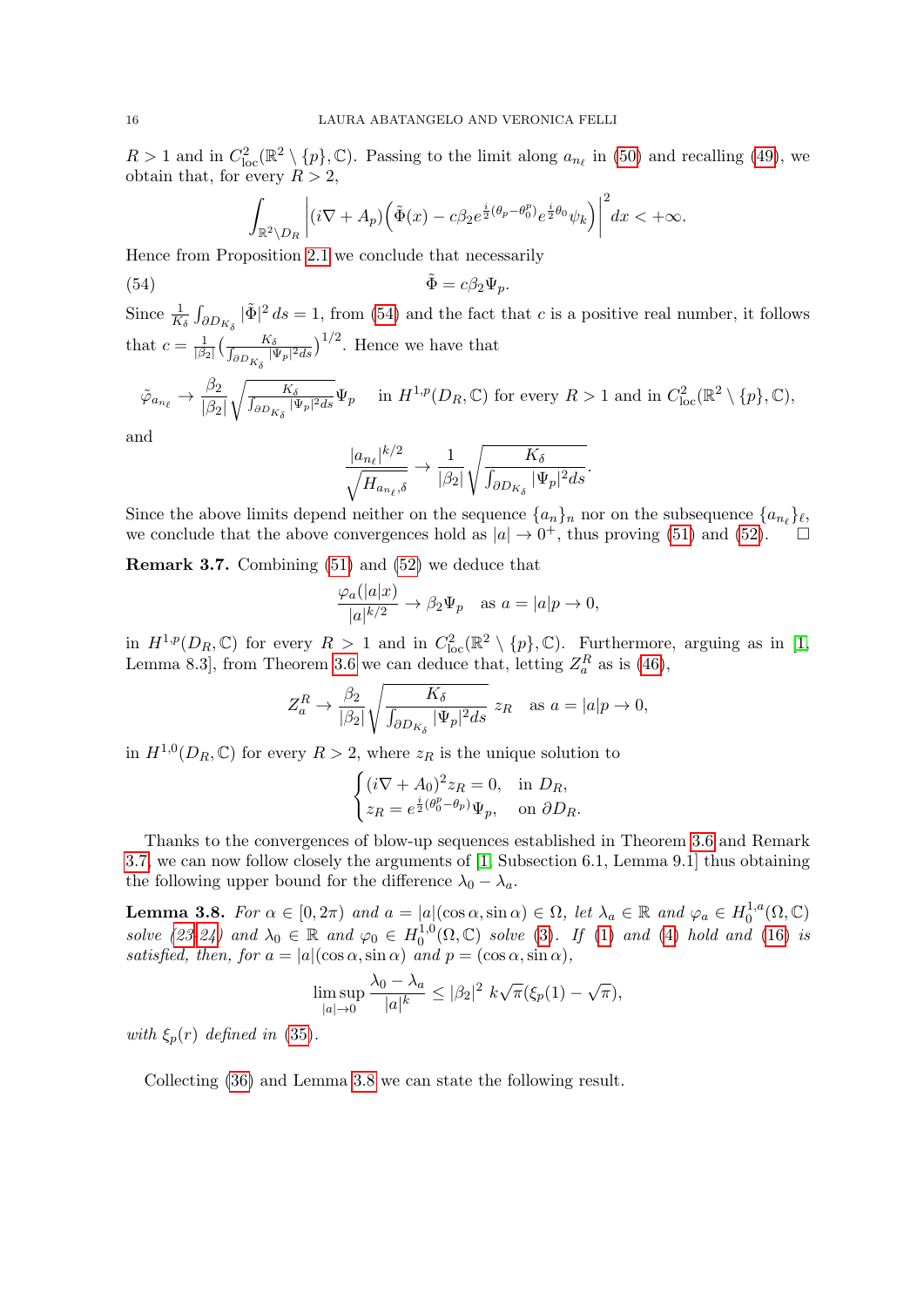<span id="page-16-8"></span>**Proposition 3.9.** For  $\alpha \in [0, 2\pi)$  and  $a = |a|(\cos \alpha, \sin \alpha) \in \Omega$ , let  $\varphi_a \in H_0^{1,a}$  $_{0}^{1,a}(\Omega,\mathbb{C})$  and  $\lambda_a \in \mathbb{R}$  solve [\(23-](#page-5-0)[24\)](#page-6-0) and  $\lambda_0 \in \mathbb{R}$  and  $\varphi_0 \in H_0^{1,0}$  $_{0}^{1,0}(\Omega,\mathbb{C})$  solve [\(3\)](#page-1-3). If [\(1\)](#page-1-0) and [\(4\)](#page-1-4) hold and [\(16\)](#page-4-2) is satisfied, then, for  $a = |a|(\cos \alpha, \sin \alpha)$ ,

$$
\lim_{|a| \to 0} \frac{\lambda_0 - \lambda_a}{|a|^k} = |\beta_2|^2 \ k \sqrt{\pi} f(\alpha),
$$

where

<span id="page-16-7"></span>(55) 
$$
f:[0,2\pi)\to\mathbb{R}
$$
,  $f(\alpha)=(\xi_p(1)-\sqrt{\pi})$ ,  $p=(\cos\alpha,\sin\alpha)$ ,  
with  $\xi$  (*x*) defined in (35)

<span id="page-16-0"></span>with  $\xi_p(r)$  defined in [\(35\)](#page-9-0).

4. PROPERTIES OF  $f(\alpha)$ 

To prove our main result, we are going to investigate two suitable symmetry properties of the function  $f(\alpha)$ . Let us define two transformations  $\mathcal{R}_1, \mathcal{R}_2$  acting on a general point

<span id="page-16-1"></span>
$$
x = (x_1, x_2) = (r \cos t, r \sin t), \quad r > 0, t \in [0, 2\pi),
$$

as

(56) 
$$
\mathcal{R}_1(x) = \mathcal{R}_1(x_1, x_2) = M_k \begin{pmatrix} x_1 \\ x_2 \end{pmatrix}, \quad M_k = \begin{pmatrix} \cos \frac{2\pi}{k} & -\sin \frac{2\pi}{k} \\ \sin \frac{2\pi}{k} & \cos \frac{2\pi}{k} \end{pmatrix}
$$

i.e.

<span id="page-16-2"></span>
$$
\mathcal{R}_1(r\cos t, r\sin t) = \left(r\cos(t + \frac{2\pi}{k}), r\sin(t + \frac{2\pi}{k})\right),\,
$$

and

(57) 
$$
\mathcal{R}_2(x) = \mathcal{R}_2(x_1, x_2) = (x_1, -x_2),
$$

i.e.

<span id="page-16-6"></span>and

<span id="page-16-3"></span>
$$
\mathcal{R}_2(r\cos t, r\sin t) = (r\cos(2\pi - t), r\sin(2\pi - t)),
$$

The transformation  $\mathcal{R}_1$  is a rotation of  $\frac{2\pi}{k}$  and  $\mathcal{R}_2$  is a reflexion through the  $x_1$ -axis.

We would like to study how the coefficient  $\xi_p(1)$  (see [\(35\)](#page-9-0)) changes when the above trasformations act on p. In particular, we are going to prove that such a quantity  $\xi_p(1)$  is invariant under the transformations  $\mathcal{R}_1, \mathcal{R}_2$ .

In order to obtain such an invariance, we first study the relation between the limit profiles  $\Psi_p(\mathcal{R}_j(x))$  and  $\Psi_{\mathcal{R}_j^{-1}(p)}(x), j = 1, 2$ .

**Lemma 4.1.** For  $p = (\cos \alpha, \sin \alpha)$ ,  $\alpha \in [0, 2\pi)$ , let  $\Psi_p$  be the limit profile introduced in Proposition [2.1](#page-6-3) and let  $\mathcal{R}_1, \mathcal{R}_2$  be the transformations introduced in [\(56\)](#page-16-1) and [\(57\)](#page-16-2). Then

(58) 
$$
\Psi_{\mathcal{R}_1^{-1}(p)} = -e^{-i\frac{\pi}{k}} \big( \Psi_p \circ \mathcal{R}_1 \big)
$$

(59) 
$$
\Psi_{\mathcal{R}_2(p)} = -e^{i\theta_{\mathcal{R}_2(p)}} (\Psi_p \circ \mathcal{R}_2).
$$

Proof. In order to prove  $(58)$ , we observe that, by direct calculations,

<span id="page-16-4"></span>(60) 
$$
(A_p \circ \mathcal{R}_1)(x) = A_{\mathcal{R}_1^{-1}(p)}(x)M_k^{-1},
$$

(61) 
$$
e^{\frac{i}{2}(\theta_0 \circ \mathcal{R}_1)}(\psi_k \circ \mathcal{R}_1) = -e^{i\frac{\pi}{k}}e^{\frac{i}{2}\theta_0}\psi_k,
$$

<span id="page-16-5"></span>(62) 
$$
e^{\frac{i}{2}(\theta_0 \circ \mathcal{R}_1)(x)} \nabla \psi_k(\mathcal{R}_1(x)) = -e^{i\frac{\pi}{k}} e^{\frac{i}{2}\theta_0(x)} \nabla \psi_k(x) M_k^{-1}.
$$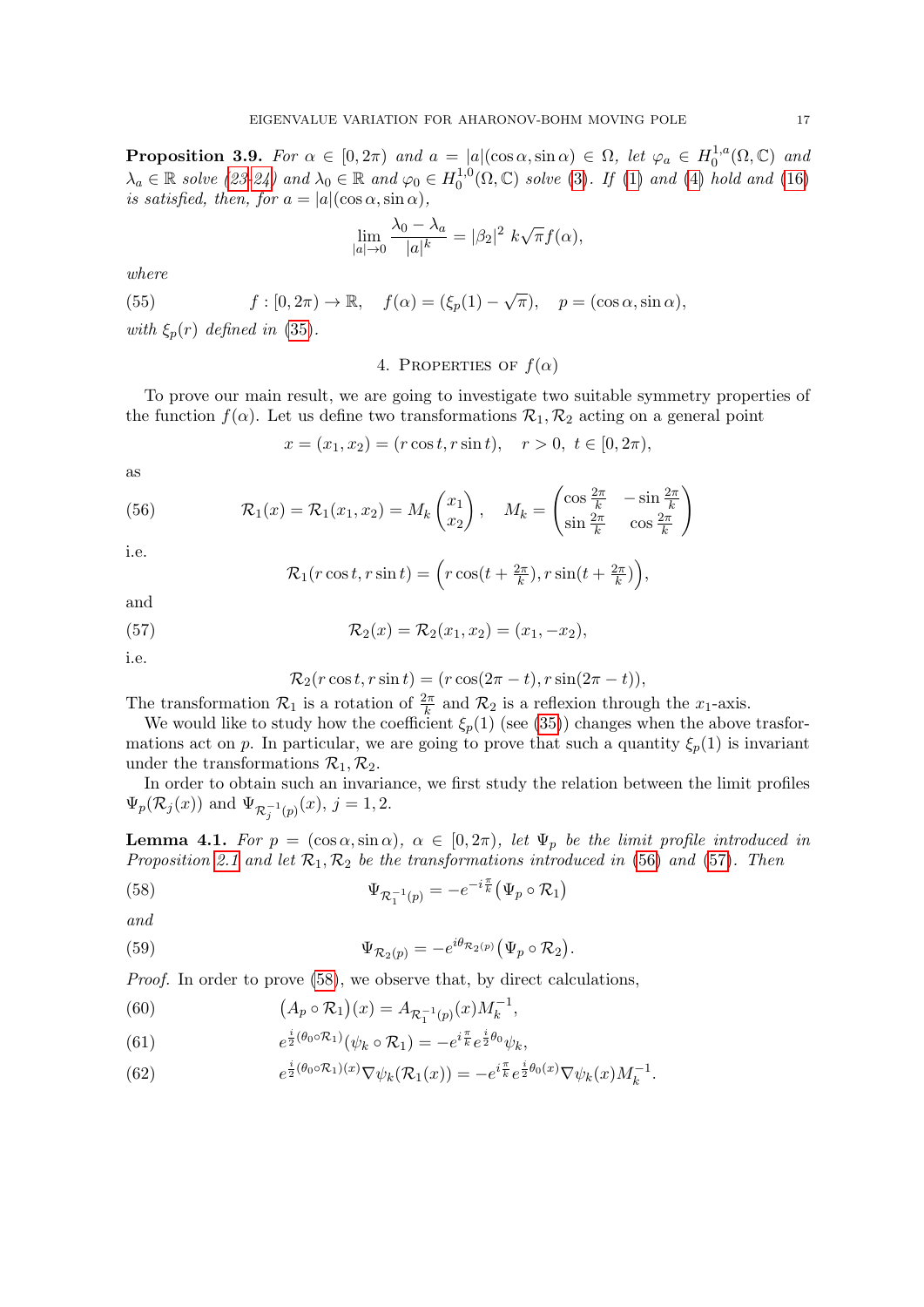Furthermore

$$
\theta_p(\mathcal{R}_1(x)) = \begin{cases} \theta_{\mathcal{R}_1^{-1}(p)}(x) + \frac{2\pi}{k}, & \text{if } \alpha \in \left[\frac{2\pi}{k}, 2\pi\right), \\ \theta_{\mathcal{R}_1^{-1}(p)}(x) + \frac{2\pi}{k} - 2\pi, & \text{if } \alpha \in \left[0, \frac{2\pi}{k}\right), \end{cases}
$$

and

<span id="page-17-0"></span>
$$
\theta_0^p(\mathcal{R}_1(x)) = \begin{cases} \theta_0^{\mathcal{R}_1^{-1}(p)}(x) + \frac{2\pi}{k}, & \text{if } \alpha \in \left[\frac{2\pi}{k}, 2\pi\right), \\ \theta_0^{\mathcal{R}_1^{-1}(p)}(x) + \frac{2\pi}{k} - 2\pi, & \text{if } \alpha \in \left[0, \frac{2\pi}{k}\right), \end{cases}
$$

so that

(63) 
$$
\theta_{\mathcal{R}_1^{-1}(p)} - \theta_0^{\mathcal{R}_1^{-1}(p)} = \theta_p \circ \mathcal{R}_1 - \theta_0^p \circ \mathcal{R}_1.
$$

Let us denote  $\Psi_p(y) = \Psi_p(\mathcal{R}_1(y))$ . By direct calculations we have that, since  $\Psi_p$  weakly solves the equation  $(i\nabla + A_p)^2 \Psi_p = 0$ , the function  $\tilde{\Psi}_p$  solves  $(i\nabla + (A_p \circ R_1)M_k)^2 \tilde{\Psi}_p = 0$ and hence, in view of [\(60\)](#page-16-4),

<span id="page-17-1"></span>(64) 
$$
(i\nabla + A_{\mathcal{R}_1^{-1}(p)})^2 \widetilde{\Psi}_p = 0, \quad \text{in } \mathbb{R}^2 \text{ in a weak } H^{1, \mathcal{R}_1^{-1}(p)}\text{-sense.}
$$

Passing to the limit in [\(50\)](#page-13-1) and taking into account [\(49\)](#page-12-1) and Theorem [3.6,](#page-13-4) we obtain that, for all  $R > 1$ ,

<span id="page-17-4"></span>(65) 
$$
\int_{\mathbb{R}^2 \setminus D_R} \left| (i \nabla + A_p) \left( \Psi_p - e^{\frac{i}{2} (\theta_p - \theta_0^p + \theta_0)} \psi_k \right) \right|^2 dx
$$
  

$$
= \int_{\mathbb{R}^2 \setminus D_R} \left| (i \nabla + A_p) \Psi_p - e^{\frac{i}{2} (\theta_p - \theta_0^p + \theta_0)} i \nabla \psi_k \right|^2 dx < +\infty.
$$

By the change of variable  $x = \mathcal{R}_1(y)$  in the above integral, using [\(60\)](#page-16-4), [\(62\)](#page-16-5), and [\(63\)](#page-17-0) we obtain that

<span id="page-17-2"></span>(66)  

$$
\int_{\mathbb{R}^2 \setminus D_R} \left| (i\nabla + A_p) \Psi_p(x) - e^{\frac{i}{2}(\theta_p - \theta_0^p + \theta_0)(x)} i \nabla \psi_k(x) \right|^2 dx
$$

$$
= \int_{\mathbb{R}^2 \setminus D_R} \left| (i\nabla + A_{\mathcal{R}_1^{-1}(p)}) \widetilde{\Psi}_p(y) + e^{\frac{i}{k}\pi} e^{\frac{i}{2}(\theta_{\mathcal{R}_1^{-1}(p)} - \theta_0^{\mathcal{R}_1^{-1}(p)} + \theta_0)(y)} i \nabla \psi_k(y) \right|^2 dy
$$

$$
= \int_{\mathbb{R}^2 \setminus D_R} \left| (i\nabla + A_{\mathcal{R}_1^{-1}(p)})(-e^{-\frac{i}{k}\pi} \widetilde{\Psi}_p)(y) - e^{\frac{i}{2}(\theta_{\mathcal{R}_1^{-1}(p)} - \theta_0^{\mathcal{R}_1^{-1}(p)} + \theta_0)(y)} i \nabla \psi_k(y) \right|^2 dy < +\infty.
$$

From [\(64\)](#page-17-1), [\(66\)](#page-17-2) and Proposition [2.1](#page-6-3) we conclude that

$$
-e^{-\frac{i}{k}\pi}\widetilde{\Psi}_p=\Psi_{\mathcal{R}_1^{-1}(p)}
$$

thus proving [\(58\)](#page-16-3).

To prove [\(59\)](#page-16-6), we first observe that direct calculations yield

<span id="page-17-3"></span>(67) 
$$
(A_{\mathcal{R}_2(p)} \circ \mathcal{R}_2)M^{-1} = -A_p
$$
, where  $M = \begin{pmatrix} 1 & 0 \\ 0 & -1 \end{pmatrix}$ ,

<span id="page-17-5"></span>(68) 
$$
\psi_k \circ \mathcal{R}_2 = \psi_k, \quad \nabla \psi_k(\mathcal{R}_2(x)) = \nabla \psi_k(x) M^{-1}.
$$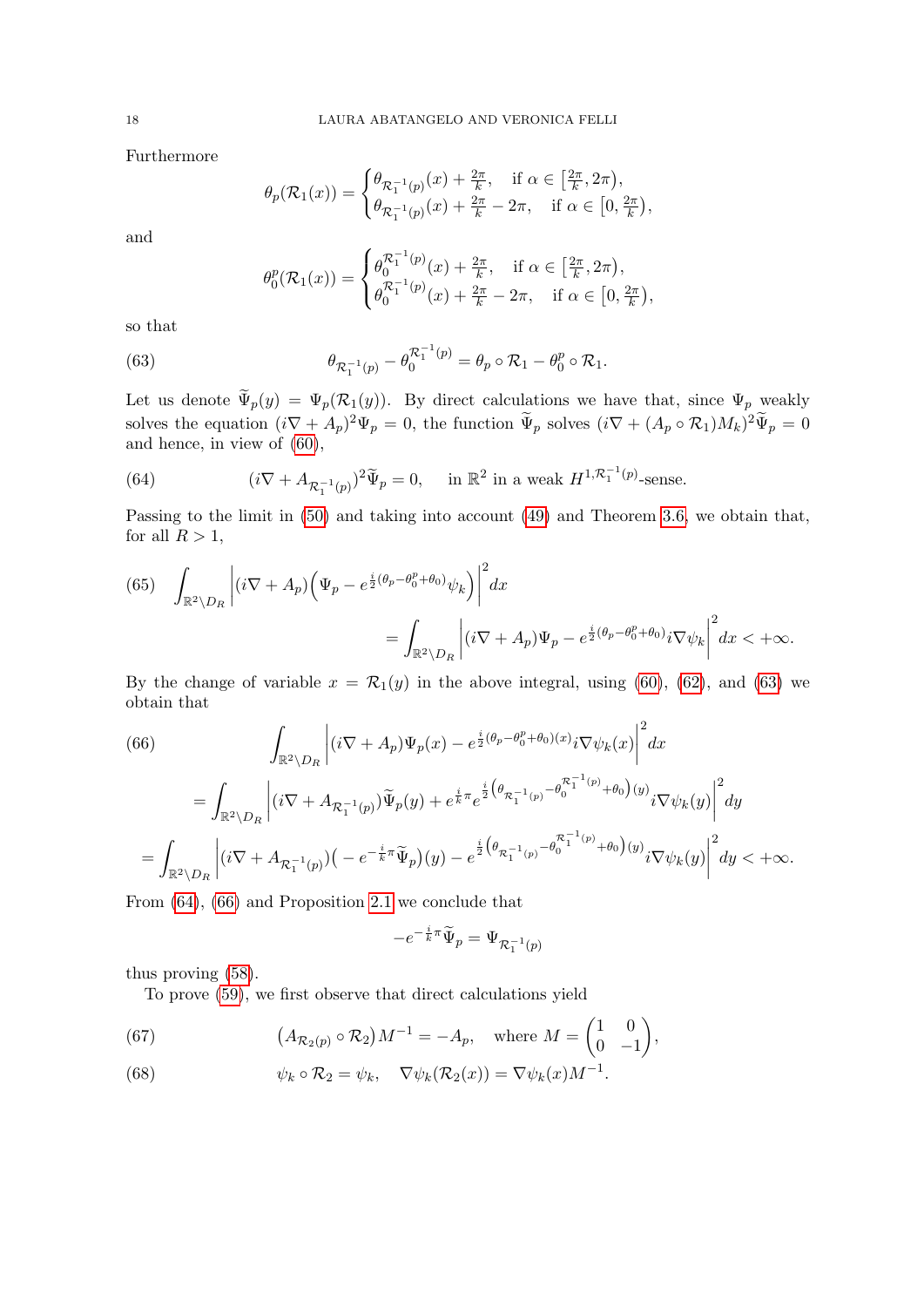Moreover

$$
\theta_p(\mathcal{R}_2(x)) = \begin{cases}\n4\pi - \theta_{\mathcal{R}_2(p)}(x), & \text{if } \theta_p(\mathcal{R}_2(x)) \in (\alpha, \alpha + 2\pi), \\
2\pi - \theta_{\mathcal{R}_2(p)}(x), & \text{if } \theta_p(\mathcal{R}_2(x)) = \alpha,\n\end{cases}
$$
\n
$$
\theta_p(\mathcal{R}_2(x)) = \begin{cases}\n2\pi - \theta_{\mathcal{R}_2(p)}(x) = 2\pi - \theta_p(x), & \text{if } \theta_p(\mathcal{R}_2(x)) \in (0, 2\pi), \\
-\theta_{\mathcal{R}_2(p)}(x) = 0, & \text{if } \theta_p(\mathcal{R}_2(x)) = 0,\n\end{cases}
$$
\n
$$
\text{if } \alpha = 0,
$$

and

$$
\theta_0^p(\mathcal{R}_2(x)) = \begin{cases} 4\pi - \theta_0^{\mathcal{R}_2(p)}(x), & \text{if } \theta_0^p(\mathcal{R}_2(x)) \in (\alpha, \alpha + 2\pi), \\ 2\pi - \theta_0^{\mathcal{R}_2(p)}(x), & \text{if } \theta_0^p(\mathcal{R}_2(x)) = \alpha, \end{cases} \quad \text{if } \alpha \in (0, 2\pi),
$$
  

$$
\theta_0^p(\mathcal{R}_2(x)) = \theta_0(\mathcal{R}_2(x)) = \begin{cases} 2\pi - \theta_0(x), & \text{if } \theta_0(x) \in (0, 2\pi), \\ -\theta_0(x) = 0, & \text{if } \theta_0(x) = 0, \end{cases} \quad \text{if } \alpha = 0,
$$

so that

<span id="page-18-0"></span>(69) 
$$
\theta_0^{\mathcal{R}_2(p)} - \theta_{\mathcal{R}_2(p)} = \theta_p \circ \mathcal{R}_2 - \theta_0^p \circ \mathcal{R}_2, \quad \text{in } \mathbb{R}^2 \setminus \{tp : t \in [0,1]\},
$$

and

<span id="page-18-1"></span>(70) 
$$
e^{\frac{i}{2}\theta_0(\mathcal{R}_2(y))} = -e^{-\frac{i}{2}\theta_0(y)}, \text{ in } \mathbb{R}^2 \setminus \{(x_1, 0) : x_1 \geq 0\}.
$$

Let us denote  $\widehat{\Psi}_p(y) = -e^{i\theta_{\mathcal{R}_2(p)}} \Psi_p(\mathcal{R}_2(y))$ . In view of [\(67\)](#page-17-3), it is easy to verify that  $\widehat{\Psi}_p$ solves

<span id="page-18-2"></span>(71) 
$$
(i\nabla + A_{\mathcal{R}_2(p)})^2 \widehat{\Psi}_p = 0, \quad \text{in } \mathbb{R}^2 \text{ in a weak } H^{1,\mathcal{R}_2(p)}\text{-sense.}
$$

By the change of variable  $x = \mathcal{R}_2(y)$  in the integral [\(65\)](#page-17-4), using [\(67\)](#page-17-3), [\(68\)](#page-17-5), [\(69\)](#page-18-0), and [\(70\)](#page-18-1) and observing that, by [\(22\)](#page-5-3),  $e^{-i(\theta_0^{\mathcal{R}_2(p)}-\theta_0)} \equiv 1$  in  $\mathbb{R}^2 \setminus D_R$ , we obtain that

<span id="page-18-3"></span>(72)  
\n
$$
\int_{\mathbb{R}^2 \setminus D_R} \left| (i\nabla + A_p) \Psi_p(x) - e^{\frac{i}{2}(\theta_p - \theta_0^p + \theta_0)(x)} i\nabla \psi_k(x) \right|^2 dx
$$
\n
$$
= \int_{\mathbb{R}^2 \setminus D_R} \left| (i\nabla + (A_p \circ \mathcal{R}_2)M)(-\Psi_p \circ \mathcal{R}_2)(y) - e^{-\frac{i}{2}(\theta_{\mathcal{R}_2(p)} - \theta_0^{\mathcal{R}_2(p)} + \theta_0)(y)} i\nabla \psi_k(y) \right|^2 dy
$$
\n
$$
= \int_{\mathbb{R}^2 \setminus D_R} \left| (i\nabla - A_{\mathcal{R}_2(p)})(-\Psi_p \circ \mathcal{R}_2)(y) - e^{-\frac{i}{2}(\theta_{\mathcal{R}_2(p)} - \theta_0^{\mathcal{R}_2(p)} + \theta_0)(y)} i\nabla \psi_k(y) \right|^2 dy
$$
\n
$$
= \int_{\mathbb{R}^2 \setminus D_R} \left| e^{i(\theta_{\mathcal{R}_2(p)} - \theta_0^{\mathcal{R}_2(p)} + \theta_0)} (i\nabla - A_{\mathcal{R}_2(p)})(-\Psi_p \circ \mathcal{R}_2) - e^{\frac{i}{2}(\theta_{\mathcal{R}_2(p)} - \theta_0^{\mathcal{R}_2(p)} + \theta_0)} i\nabla \psi_k \right|^2 dy
$$
\n
$$
= \int_{\mathbb{R}^2 \setminus D_R} \left| e^{i\theta_{\mathcal{R}_2(p)}} (i\nabla - A_{\mathcal{R}_2(p)})(-\Psi_p \circ \mathcal{R}_2) - e^{\frac{i}{2}(\theta_{\mathcal{R}_2(p)} - \theta_0^{\mathcal{R}_2(p)} + \theta_0)} i\nabla \psi_k \right|^2 dy
$$
\n
$$
= \int_{\mathbb{R}^2 \setminus D_R} \left| (i\nabla + A_{\mathcal{R}_2(p)}) \hat{\Psi}_p - e^{\frac{i}{2}(\theta_{\mathcal{R}_2(p)} - \theta_0^{\mathcal{R}_2(p)} + \theta_0)} i\nabla \psi_k \right|^2 dy.
$$

From [\(71\)](#page-18-2), [\(72\)](#page-18-3) and Proposition [2.1](#page-6-3) we conclude that

$$
\Psi_p = \Psi_{\mathcal{R}_2(p)}
$$

thus proving  $(59)$ .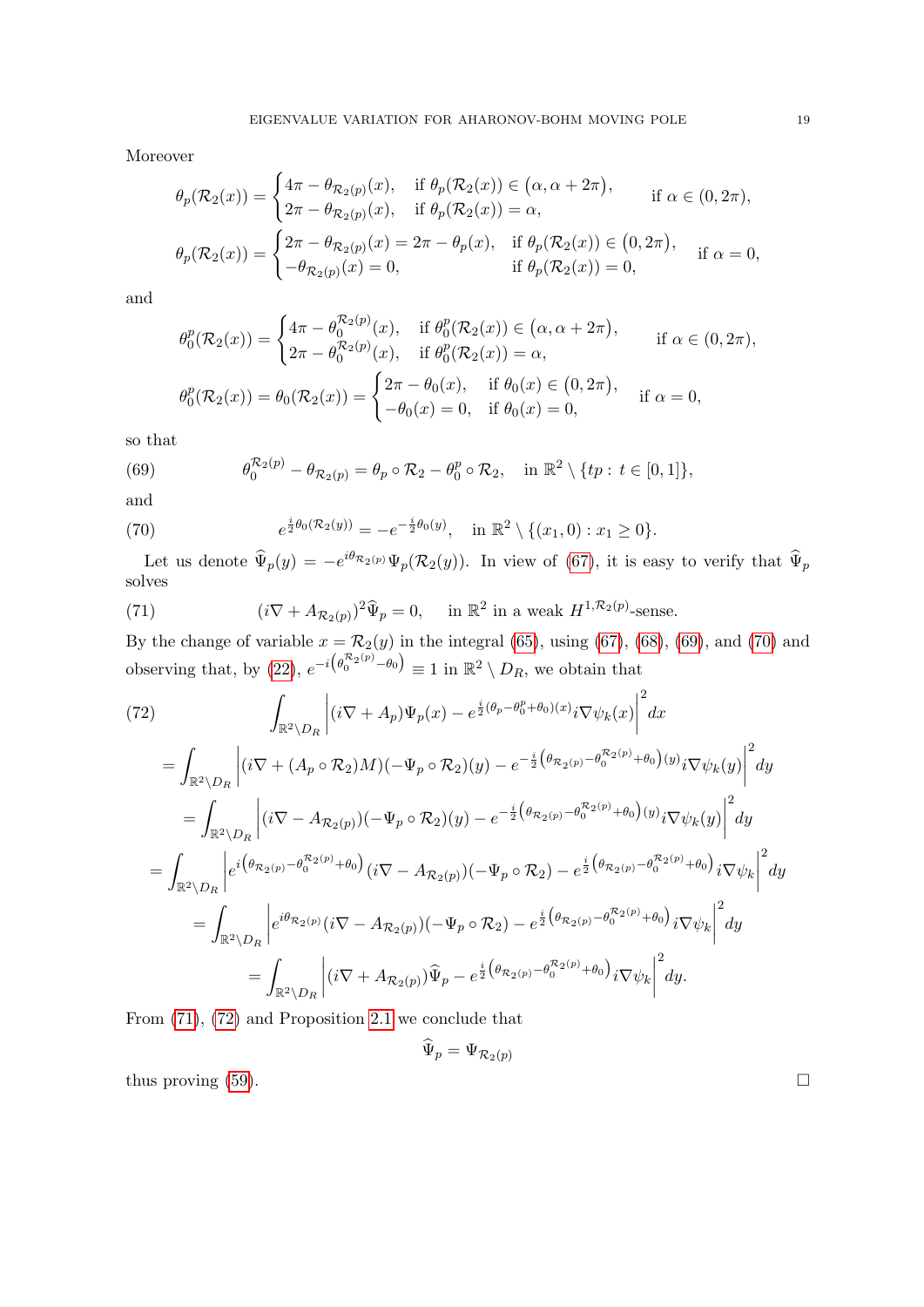We are now in position to prove invariance properties of the function  $p \mapsto \xi_p(1)$  under the transformations [\(56\)](#page-16-1) and [\(57\)](#page-16-2).

<span id="page-19-4"></span>**Lemma 4.2.** Let  $\mathcal{R}_1, \mathcal{R}_2$  be the transformations introduced in [\(56\)](#page-16-1)-[\(57\)](#page-16-2),  $\alpha \in [0, 2\pi)$ , and  $p = (\cos \alpha, \sin \alpha)$ . Then

<span id="page-19-1"></span>(73) 
$$
\xi_{\mathcal{R}_1^{-1}(p)}(1) = \xi_p(1)
$$

and

<span id="page-19-3"></span>(74) 
$$
\xi_{\mathcal{R}_2(p)}(1) = \xi_p(1),
$$

where  $\xi_p$  is defined in [\(35\)](#page-9-0).

Proof. We first notice that, from [\(17\)](#page-4-3),

(75) 
$$
\psi_2^k\left(s+\frac{2\pi}{k}\right) = -e^{i\frac{\pi}{k}}\psi_2^k(s), \text{ for all } s \in \mathbb{R},
$$

and

(76) 
$$
\psi_2^k(2\pi - s) = -e^{-is}\psi_2^k(s), \text{ for all } s \in \mathbb{R}.
$$

By the change of variable  $t = s + \frac{2\pi}{k}$  $\frac{2\pi}{k}$  in the integral defining  $\xi_p(1)$ , from [\(75\)](#page-19-0), [\(63\)](#page-17-0) and [\(58\)](#page-16-3) we obtain that

<span id="page-19-2"></span><span id="page-19-0"></span>
$$
\xi_p(1) = \int_0^{2\pi} e^{-\frac{i}{2}(\theta_p - \theta_0^p)(\cos t, \sin t)} \Psi_p(\cos t, \sin t) \overline{\psi_2^k(t)} dt
$$
  
\n
$$
= -e^{-i\frac{\pi}{k}} \int_0^{2\pi} e^{-\frac{i}{2}(\theta_p - \theta_0^p)(\mathcal{R}_1(\cos s, \sin s))} \Psi_p(\mathcal{R}_1(\cos s, \sin s)) \overline{\psi_2^k(s)} ds
$$
  
\n
$$
= \int_0^{2\pi} e^{-\frac{i}{2}(\theta_{\mathcal{R}_1^{-1}(p)} - \theta_0^{\mathcal{R}_1^{-1}(p)})(\cos s, \sin s)} \Psi_{\mathcal{R}_1^{-1}(p)}(\cos s, \sin s) \overline{\psi_2^k(s)} ds
$$
  
\n
$$
= \xi_{\mathcal{R}_1^{-1}(p)}(1),
$$

thus proving [\(73\)](#page-19-1).

By the change of variable  $t = 2\pi - s$  in the integral defining  $\xi_p(1)$ , from [\(76\)](#page-19-2), [\(69\)](#page-18-0), [\(59\)](#page-16-6), and [\(22\)](#page-5-3) we obtain that

$$
\xi_{p}(1) = \int_{0}^{2\pi} e^{-\frac{i}{2}(\theta_{p}-\theta_{0}^{p})(\cos t, \sin t)} \Psi_{p}(\cos t, \sin t) \overline{\psi_{2}^{k}(t)} dt \n= -\int_{0}^{2\pi} e^{-\frac{i}{2}(\theta_{p}-\theta_{0}^{p})(\mathcal{R}_{2}(\cos s, \sin s))} \Psi_{p}(\mathcal{R}_{2}(\cos s, \sin s)) e^{i\theta_{0}(\cos s, \sin s)} \overline{\psi_{2}^{k}(s)} ds \n= \int_{0}^{2\pi} e^{-\frac{i}{2}(\theta_{0}^{R_{2}(p)} - \theta_{R_{2}(p)})(\cos s, \sin s)} e^{-i\theta_{R_{2}(p)}(\cos s, \sin s)} \Psi_{\mathcal{R}_{2}(p)}(\cos s, \sin s) e^{i\theta_{0}(\cos s, \sin s)} \overline{\psi_{2}^{k}(s)} ds \n= \int_{0}^{2\pi} e^{-\frac{i}{2}(\theta_{R_{2}(p)} - \theta_{0}^{R_{2}(p)})(\cos s, \sin s)} e^{-i(\theta_{0}^{R_{2}(p)} - \theta_{0})(\cos s, \sin s)} \Psi_{\mathcal{R}_{2}(p)}(\cos s, \sin s) \overline{\psi_{2}^{k}(s)} ds \n= \int_{0}^{2\pi} e^{-\frac{i}{2}(\theta_{R_{2}(p)} - \theta_{0}^{R_{2}(p)})(\cos s, \sin s)} \Psi_{\mathcal{R}_{2}(p)}(\cos s, \sin s) \overline{\psi_{2}^{k}(s)} ds \n= \xi_{\mathcal{R}_{2}(p)}(1),
$$

thus proving  $(74)$ .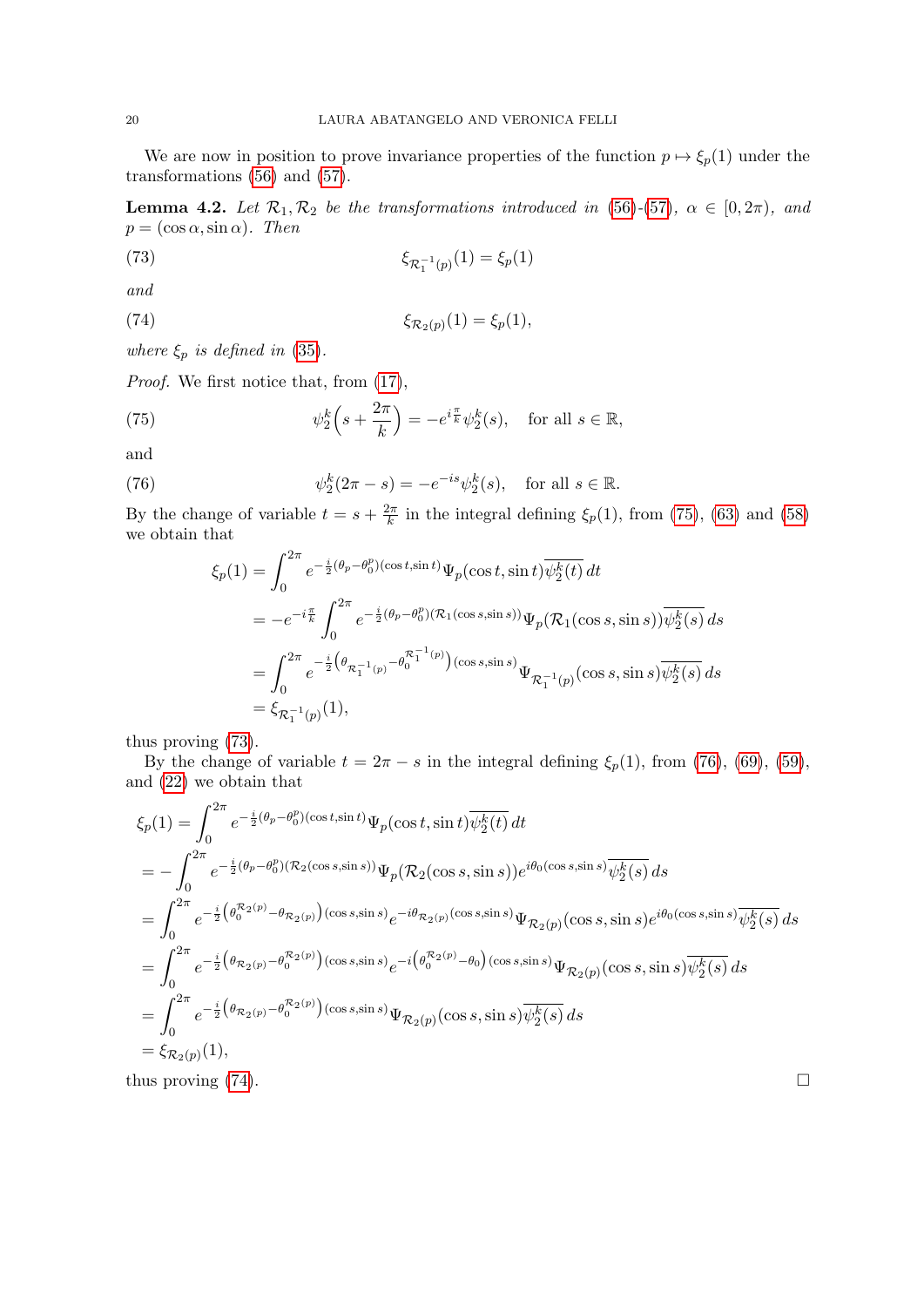Let f be the  $2\pi$ -periodic extension of the function introduced in [\(55\)](#page-16-7), i.e.

(77) 
$$
f(\alpha) = \xi_{(\cos \alpha, \sin \alpha)}(1) - \sqrt{\pi}, \text{ for all } \alpha \in \mathbb{R},
$$

with  $\xi_p$  defined in [\(35\)](#page-9-0).

<span id="page-20-2"></span>Corollary 4.3. Let  $f$  be defined in  $(77)$ . Then

<span id="page-20-1"></span>
$$
f(\alpha) = f(\alpha + \frac{2\pi}{k})
$$
 and  $f(\alpha) = f(2\pi - \alpha)$ 

for all  $\alpha \in \mathbb{R}$ .

<span id="page-20-0"></span>*Proof.* It is a straightforward consequence of Lemma [4.2.](#page-19-4)

### <span id="page-20-3"></span>5. Proof of the main result

From Lemma [1.1](#page-2-1) and Proposition [3.9,](#page-16-8) it follows that, under assumption [\(16\)](#page-4-2), the homogeneous polynomial  $P(13)$  $P(13)$  of degree k appearing in the expansion  $(12)$  is given by

(78) 
$$
P(r \cos \alpha, r \sin \alpha) = r^k |\beta_2|^2 k \sqrt{\pi} f(\alpha), \quad r > 0, \ \alpha \in \mathbb{R},
$$

with f as in [\(77\)](#page-20-1). Furthermore, from Corollary [4.3](#page-20-2) and [\(78\)](#page-20-3), we have that the  $2\pi$ -periodic function

<span id="page-20-4"></span>(79) 
$$
g: \mathbb{R} \to \mathbb{R}, \quad g(\alpha) := P(\cos \alpha, \sin \alpha) = \sum_{j=0}^{k} c_j (\cos \alpha)^{k-j} (\sin \alpha)^j
$$

satisfies the periodicity/symmetry conditions

<span id="page-20-6"></span>(80) 
$$
g(\alpha) = g(\alpha + \frac{2\pi}{k})
$$
 and  $g(\alpha) = g(2\pi - \alpha)$ , for all  $\alpha \in \mathbb{R}$ .

From [\[1,](#page-23-9) Theorem 1.2] we also know that

(81) 
$$
c_0 = g(0) = -4|\beta_2|^2 \mathfrak{m}_k > 0,
$$

with  $\mathfrak{m}_k$  being as in [\(9\)](#page-2-5)–[\(10\)](#page-2-6).

<span id="page-20-10"></span>**Lemma 5.1.** Under the assumptions of Lemma [1.1](#page-2-1) and [\(16\)](#page-4-2), let P be as in  $(12)-(13)$  $(12)-(13)$  $(12)-(13)$  and q be defined in [\(79\)](#page-20-4). Then

<span id="page-20-5"></span>
$$
g(\alpha) = \frac{c_0}{\prod_{\ell=1}^k \sin\left(\frac{\pi}{2k}(2\ell-1)\right)} \prod_{j=1}^k \sin\left(\frac{\pi}{2k}(2j-1) - \alpha\right), \quad \text{for all } \alpha \in \mathbb{R}.
$$

Proof. From [\(81\)](#page-20-5) and [\(80\)](#page-20-6), we have that

(82) 
$$
g(j\frac{2\pi}{k}) > 0
$$
 for all  $j = 0, 1, ..., \frac{k-1}{2}$ .

Moreover, from  $(79)$  and the oddness of k, we have that

(83) 
$$
g(\alpha + \pi) = -g(\alpha), \text{ for all } \alpha \in \mathbb{R},
$$

and hence from [\(80\)](#page-20-6) we deduce that

<span id="page-20-9"></span><span id="page-20-7"></span>2π

 $\mathcal{L}$ 

<span id="page-20-8"></span>(84) 
$$
g\left(\frac{\pi}{k} + j\frac{2\pi}{k}\right) = g\left(\pi + \left(\frac{\pi}{k} - \pi + j\frac{2\pi}{k}\right)\right)
$$

$$
= g\left(\pi + \frac{2\pi}{k}\left(j + \frac{1-k}{2}\right)\right) = g(\pi) = -g(0) < 0 \text{ for all } j = 0, 1, ..., \frac{k-1}{2}.
$$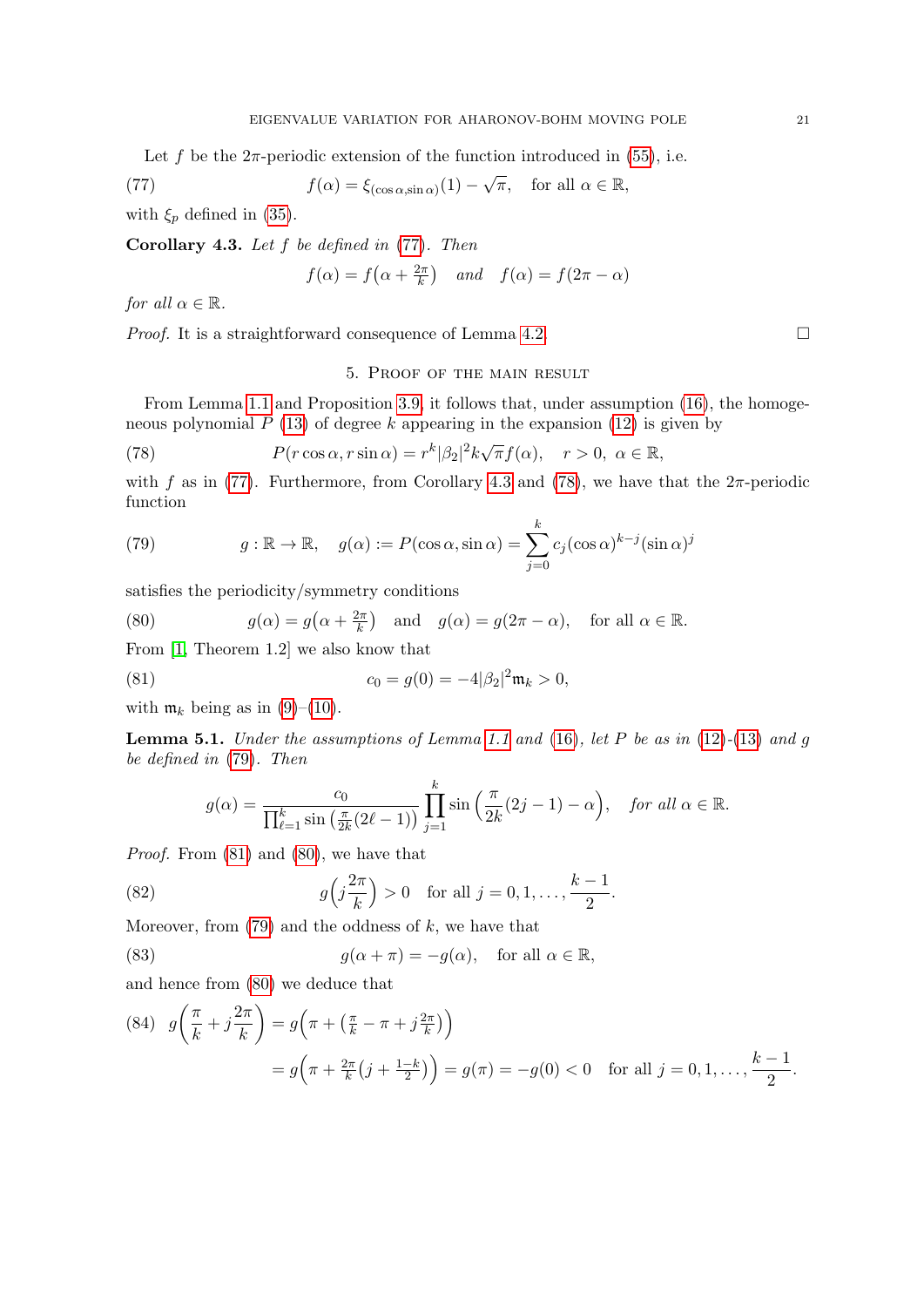From [\(82\)](#page-20-7) and [\(84\)](#page-20-8) we infer that g has at least k distinct zeros  $\theta_1, \theta_2, \ldots, \theta_k$  in  $(0, \pi)$  such that

$$
(j-1)\frac{\pi}{k} < \theta_j < j\frac{\pi}{k}
$$
, for all  $j = 1, ..., k$ .

In view of this fact, we aim at factorizing the function g. For every  $\alpha \in \mathbb{R} \setminus \{ \ell \pi : \ell \in \mathbb{Z} \}$  we have that

(85) 
$$
g(\alpha) = (\sin \alpha)^k \widetilde{P}(\cot \alpha)
$$

where

<span id="page-21-0"></span>
$$
\widetilde{P}(t) = \sum_{j=0}^{k} c_j t^{k-j}.
$$

From [\(81\)](#page-20-5) the 1-variable polynomial  $\widetilde{P}$  has degree k. Furthermore, by [\(85\)](#page-21-0),  $\cot \theta_1, \ldots, \cot \theta_k$ are k distinct real zeroes of  $\widetilde{P}$ . Therefore from the Fundamental Theorem of Algebra it follows that  $\widetilde{P}(t) = c_0 \prod_{j=1}^k (t - \cot \theta_j)$ , and hence, in view of [\(85\)](#page-21-0),

$$
g(\alpha) = c_0 (\sin \alpha)^k \prod_{j=1}^k (\cot \alpha - \cot \theta_j) = c_0 \prod_{j=1}^k (\cos \alpha - \cot \theta_j \sin \alpha)
$$
  
= 
$$
c_0 \prod_{j=1}^k \frac{1}{\sin \theta_j} (\sin \theta_j \cos \alpha - \cos \theta_j \sin \alpha) = c_0 \prod_{j=1}^k \frac{1}{\sin \theta_j} \sin(\theta_j - \alpha),
$$

for all  $\alpha \in \mathbb{R} \setminus \{ \ell \pi : \ell \in \mathbb{Z} \}.$  Then, by continuity, we conclude that

<span id="page-21-1"></span>(86) 
$$
g(\alpha) = c_0 \prod_{j=1}^{k} \frac{1}{\sin \theta_j} \sin(\theta_j - \alpha), \text{ for all } \alpha \in \mathbb{R}.
$$

We notice that [\(86\)](#page-21-1) implies that the values  $\theta_1, \theta_2, \ldots, \theta_k$  are the unique zeros of g in the interval  $(0, \pi)$ . In particular, for every  $j \in \{1, ..., k\}$ ,

(87) 
$$
\theta_j
$$
 is the unique zero of g in the interval  $\left( (j-1) \frac{\pi}{k}, j \frac{\pi}{k} \right)$ .

From [\(80\)](#page-20-6) and [\(83\)](#page-20-9) we have that

<span id="page-21-2"></span>
$$
g\left(\theta_1 + (j-1)\frac{\pi}{k}\right)
$$
  
=  $\begin{cases} g(\theta_1), & \text{if } j \text{ is odd,} \\ -g(\theta_1 + \pi + (j-1)\frac{\pi}{k}) = -g(\theta_1 + (j-1+k)\frac{\pi}{k}) = -g(\theta_1), & \text{if } j \text{ is even,} \end{cases}$   
= 0,

and hence, in view of [\(87\)](#page-21-2) and since  $\theta_1 + (j-1)\frac{\pi}{k} \in ((j-1)\frac{\pi}{k}, j\frac{\pi}{k})$ , we have that

(88) 
$$
\theta_j = \theta_1 + (j-1)\frac{\pi}{k}
$$
, for all  $j = 1, ..., k$ .

From [\(80\)](#page-20-6) it follows that  $g(-\theta_1 + \frac{2\pi}{k})$  $(\frac{2\pi}{k}) = g(-\theta_1) = g(2\pi - \theta_1) = g(\theta_1) = 0$ ; therefore, since  $-\theta_1 + \frac{2\pi}{k}$  $\frac{2\pi}{k} \in \left(\frac{\pi}{k}\right)$  $\frac{\pi}{k}, \frac{2\pi}{k}$  $(\frac{2\pi}{k})$ , from [\(87\)](#page-21-2) and [\(88\)](#page-21-3) we can conclude that  $-\theta_1 + \frac{2\pi}{k} = \theta_2 = \theta_1 + \frac{\pi}{k}$  $\frac{\pi}{k}$  and hence  $\theta_1 = \frac{\pi}{2l}$  $\frac{\pi}{2k}$ . Then from [\(88\)](#page-21-3) we deduce that

<span id="page-21-3"></span>
$$
\theta_j = \frac{\pi}{2k}(2j-1)
$$
, for all  $j = 1, ..., k$ ,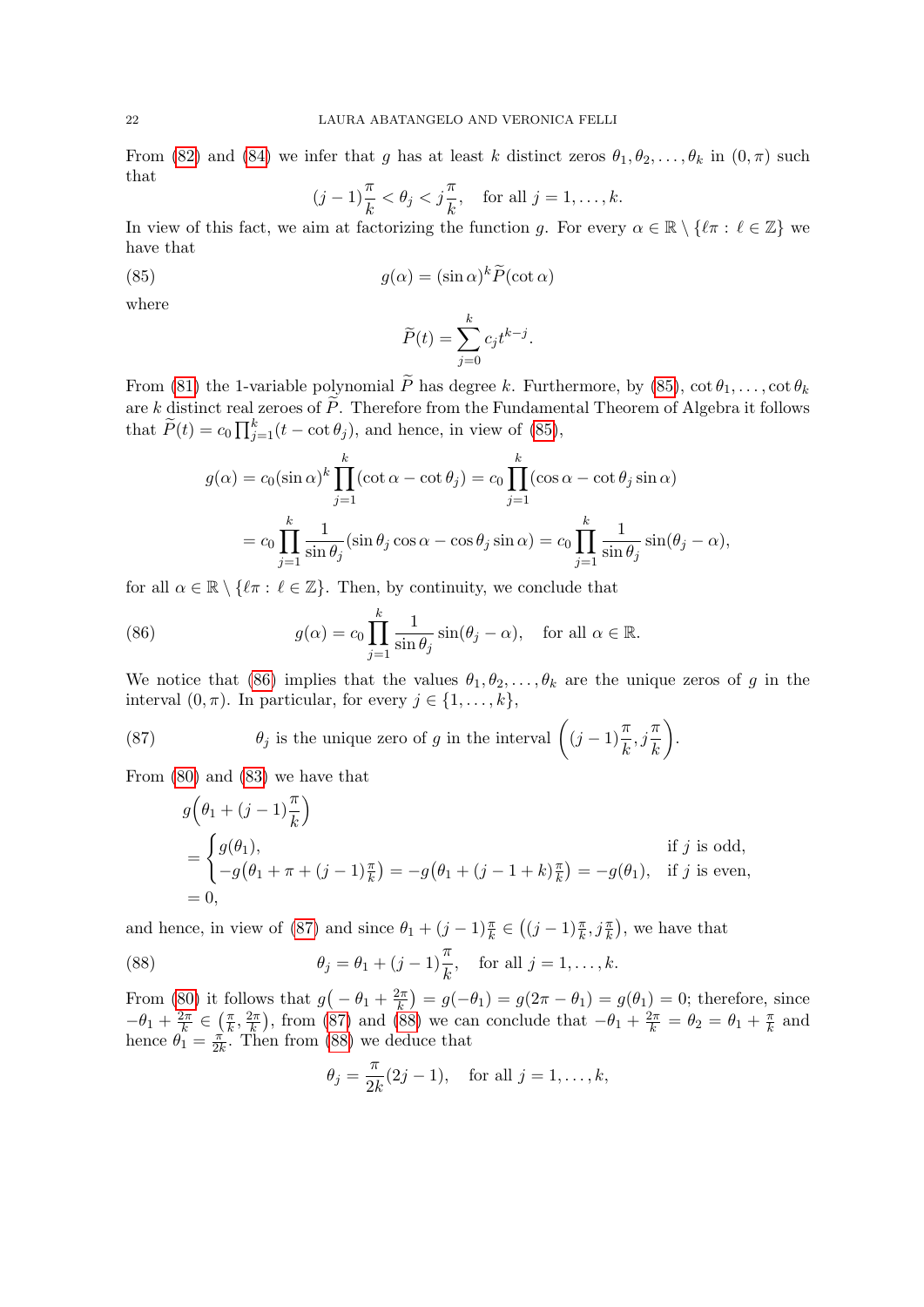thus reaching the conclusion in view of  $(86)$ .

<span id="page-22-1"></span>**Lemma 5.2.** Let  $k \in \mathbb{N} \setminus \{0\}$ . Then

$$
\prod_{j=1}^{k} \sin\left(\frac{\pi}{2k}(2j-1) - \alpha\right) = 2^{1-k} \cos(k\alpha)
$$

for all  $\alpha \in \mathbb{R}$ .

*Proof.* Since the complex numbers  $e^{i\frac{2\pi}{k}j}$  with  $j = 1, 2, ..., k$  are k-th distinct roots of unity and  $k$  is odd, we have that

(89) 
$$
1 - z^{k} = (-1)^{k+1} \prod_{j=1}^{k} \left( e^{i \frac{2\pi}{k} j} - z \right), \text{ for all } z \in \mathbb{C}.
$$

Since

<span id="page-22-0"></span>
$$
\sin\left(\frac{\pi}{2k}(2j-1) - \alpha\right) = \frac{e^{i\left(\frac{\pi}{2k}(2j-1) - \alpha\right)} - e^{-i\left(\frac{\pi}{2k}(2j-1) - \alpha\right)}}{2i}
$$
\n
$$
= \frac{1}{2i}e^{-i\alpha}e^{-i\frac{\pi}{2k}(2j+1)}\left(e^{i\frac{2\pi}{k}j} - e^{i(2\alpha + \frac{\pi}{k})}\right) = \frac{1}{2}e^{-i\alpha}e^{-i\frac{\pi}{2k}(2j+1+k)}\left(e^{i\frac{2\pi}{k}j} - e^{i(2\alpha + \frac{\pi}{k})}\right),
$$
\n(88)

from [\(89\)](#page-22-0) we deduce that

$$
\prod_{j=1}^{k} \sin\left(\frac{\pi}{2k}(2j-1) - \alpha\right) = \frac{1}{2^{k}} e^{-ik\alpha} e^{-i\frac{\pi}{k} \sum_{j=1}^{k} j} e^{-i\frac{\pi}{2}(1+k)} \prod_{j=1}^{k} \left(e^{i\frac{2\pi}{k}j} - e^{i(2\alpha + \frac{\pi}{k})}\right)
$$
\n
$$
= \frac{1}{2^{k}} e^{-ik\alpha} e^{-i\pi(1+k)} \left(1 - e^{i(2k\alpha + \pi)}\right) (-1)^{k+1}
$$
\n
$$
= \frac{1}{2^{k}} e^{-ik\alpha} \left(1 + e^{2ki\alpha}\right) = \frac{1}{2^{k}} \left(e^{-ik\alpha} + e^{ki\alpha}\right) = 2^{1-k} \cos(k\alpha)
$$
\nthus proving the lemma.

Proof of Theorem [1.2.](#page-3-1) From Lemmas [5.1](#page-20-10) and [5.2](#page-22-1) it follows that, under the assumptions of Lemma [1.1](#page-2-1) and [\(16\)](#page-4-2), the polynomial  $P$  in [\(12\)](#page-2-3)-[\(13\)](#page-3-2) is given by

$$
P(r\cos\alpha, r\sin\alpha) = -4|\beta_2|^2 \mathfrak{m}_k r^k \cos(k\alpha),
$$

thus proving the conclusion in the case in which assumption [\(16\)](#page-4-2) is satisfied. The general case  $\beta_1 \neq 0$  can be easily reduced to the case  $\beta_1 = 0$  by a change of the Cartesian coordinate system  $(x_1, x_2)$  in  $\mathbb{R}^2$  which rotates the axes in such a way that the positive  $x_1$ -axis is tangent to one of the k nodal lines of  $\varphi_0$  ending at 0. If  $\beta_1 \neq 0$  and  $\alpha_0$  is defined in [\(6\)](#page-1-5), the nodal lines of  $\varphi_0$ at 0 have tangent half-lines forming with the x<sub>1</sub>-axis angles of  $\alpha_0 + \frac{2\pi}{k}$  $\frac{2\pi}{k}j, j = 0, 1, \ldots, k-1.$ If  $\tilde{\varphi}_0(x) = \varphi_0(R(x))$  and  $\tilde{\varphi}_a(x) = \varphi_a(R(x))$  with

$$
R(x_1, x_2) = \begin{pmatrix} \cos \alpha_0 & -\sin \alpha_0 \\ \sin \alpha_0 & \cos \alpha_0 \end{pmatrix} \begin{pmatrix} x_1 \\ x_2 \end{pmatrix},
$$

it is easy to verify that  $\tilde{\varphi}_0, \tilde{\varphi}_a$  solve the problems

$$
(i\nabla + A_0)^2 \tilde{\varphi}_0 = \lambda_0 \tilde{\varphi}_0, \quad (i\nabla + A_{R^{-1}(a)})^2 \tilde{\varphi}_a = \lambda_a \tilde{\varphi}_a,
$$

in the domain  $R^{-1}(\Omega)$ . Moreover

$$
r^{-k/2}\tilde{\varphi}_0(r(\cos t, \sin t)) \to \tilde{\beta}_1 e^{i\frac{t}{2}} \cos\left(\frac{k}{2}t\right) + \tilde{\beta}_2 e^{i\frac{t}{2}} \sin\left(\frac{k}{2}t\right) \quad \text{in } C^{1,\tau}([0,2\pi], \mathbb{C})
$$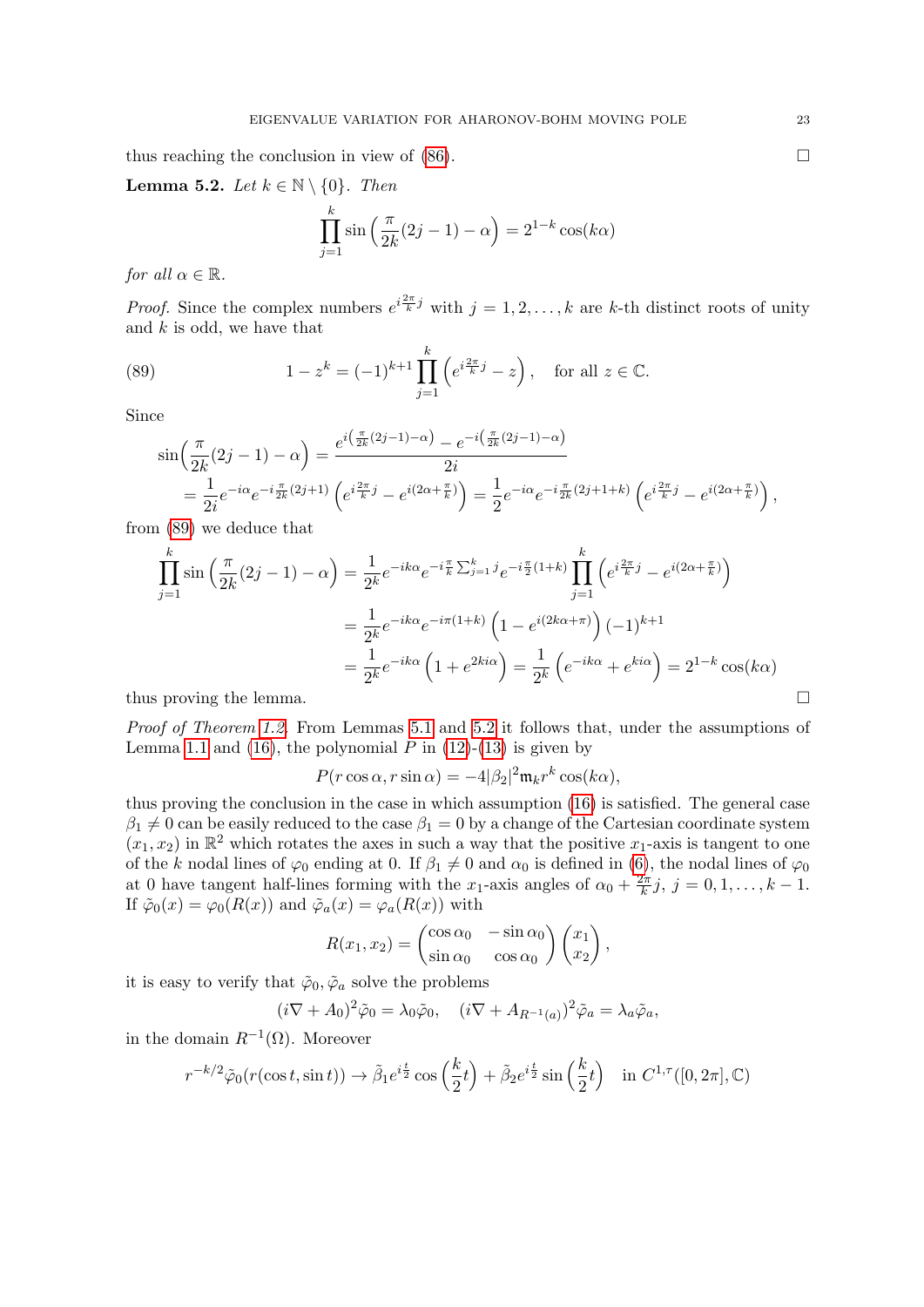as  $r \to 0^+$ , where

$$
\begin{pmatrix}\n\tilde{\beta}_1 \\
\tilde{\beta}_2\n\end{pmatrix} = e^{i\frac{\alpha}{2}} \begin{pmatrix}\n\cos(\frac{k}{2}\alpha_0) & -\sin(\frac{k}{2}\alpha_0) \\
\sin(\frac{k}{2}\alpha_0) & \cos(\frac{k}{2}\alpha_0)\n\end{pmatrix} \begin{pmatrix}\n\beta_1 \\
\beta_2\n\end{pmatrix}.
$$

From [\(6\)](#page-1-5) it follows that  $\tilde{\beta}_1 = 0$  and hence  $|\tilde{\beta}_2|^2 = |\beta_1|^2 + |\beta_2|^2$ . Since we have already proved the theorem in the case  $\beta_1 = 0$ , we know that

$$
\frac{\lambda_0 - \lambda_a}{|a|^k} \to -4|\tilde{\beta}_2|^2 \mathfrak{m}_k \cos(k\alpha), \quad \text{as } a \to 0 \text{ with } R^{-1}(a) = |a|(\cos \alpha, \sin \alpha),
$$

which yields

$$
\frac{\lambda_0 - \lambda_a}{|a|^k} \to -4(|\beta_1|^2 + |\beta_2|^2) \mathfrak{m}_k \cos(k(\theta - \alpha_0)), \quad \text{as } a \to 0 \text{ with } a = |a|(\cos \theta, \sin \theta),
$$

thus concluding the proof.  $\Box$ 

### **REFERENCES**

- <span id="page-23-9"></span>[1] L. Abatangelo, V. Felli, Sharp asymptotic estimates for eigenvalues of Aharonov-Bohm operators with varying poles, Calc. Var. Partial Differential Equations, to appear.
- <span id="page-23-1"></span>[2] V. Bonnaillie-Noël, B. Helffer, Numerical analysis of nodal sets for eigenvalues of Aharonov-Bohm Hamiltonians on the square with application to minimal partitions, Exp. Math. 20 (2011), no. 3, 304–322.
- <span id="page-23-2"></span>[3] V. Bonnaillie-Noël, B. Helffer, T. Hoffmann-Ostenhof, Aharonov-Bohm Hamiltonians, isospectrality and minimal partitions, J. Phys. A 42 (2009), no. 18, 185203, 20 pp.
- <span id="page-23-3"></span>[4] V. Bonnaillie-Noël, B. Helffer, G. Vial, Numerical simulations for nodal domains and spectral minimal partitions, ESAIM Control Optim. Calc. Var. 16 (2010), no. 1, 221–246.
- <span id="page-23-6"></span>[5] V. Bonnaillie-Noël, B. Noris, M. Nys, S. Terracini, On the eigenvalues of Aharonov-Bohm operators with varying poles, Analysis and PDE, 7 (2014), no. 6, 1365–1395.
- <span id="page-23-10"></span>[6] H. Brezis, Functional analysis, Sobolev Spaces and Partial Differential Equations, Universitext, Springer, Berlin (2010).
- <span id="page-23-11"></span>[7] V. Felli, A. Ferrero, S. Terracini, Asymptotic behavior of solutions to Schrödinger equations near an isolated singularity of the electromagnetic potential, J. Eur. Math. Soc. (JEMS), 13 (2011), no. 1, 119–174.
- <span id="page-23-5"></span>[8] B. Helffer, T. Hoffmann-Ostenhof, On a magnetic characterization of spectral minimal partitions , J. Eur. Math. Soc. (JEMS), 15 (2013), no. 6, 2081–2092.
- <span id="page-23-12"></span>[9] B. Helffer, M. Hoffmann-Ostenhof, T. Hoffmann-Ostenhof, M.P. Owen, Nodal sets for groundstates of Schrdinger operators with zero magnetic field in non-simply connected domains , Comm. Math. Phys., 202 (1999), no. 3, 629–649.
- <span id="page-23-0"></span>[10] B. Helffer, T. Hoffmann-Ostenhof, S. Terracini, Nodal domains and spectral minimal partitions, Ann. Inst. H. Poincar Anal. Non Linaire, 26 (2009), no. 1, 101–138.
- <span id="page-23-13"></span>[11] A. Laptev, T. Weidl, Hardy inequalities for magnetic Dirichlet forms, Mathematical results in quantum mechanics (Prague, 1998), 299-305, Oper. Theory Adv. Appl., 108, Birkhäuser, Basel, 1999.
- <span id="page-23-7"></span>[12] C. Léna, *Eigenvalues variations for Aharonov-Bohm operators*, Journal of Mathematical Physics 56, 011502 (2015); doi: 10.1063/1.4905647.
- <span id="page-23-8"></span>[13] B. Noris, M. Nys, S. Terracini, On the eigenvalues of Aharonov-Bohm operators with varying poles: pole approaching the boundary of the domain, Communications in Mathematical Physics, 339 (2015), no. 3, 1101–1146.
- <span id="page-23-4"></span>[14] B. Noris, S. Terracini, Nodal sets of magnetic Schrödinger operators of Aharonov-Bohm type and energy minimizing partitions, Indiana University Mathematics Journal, 59 (2010), no. 4, 1361–1403.